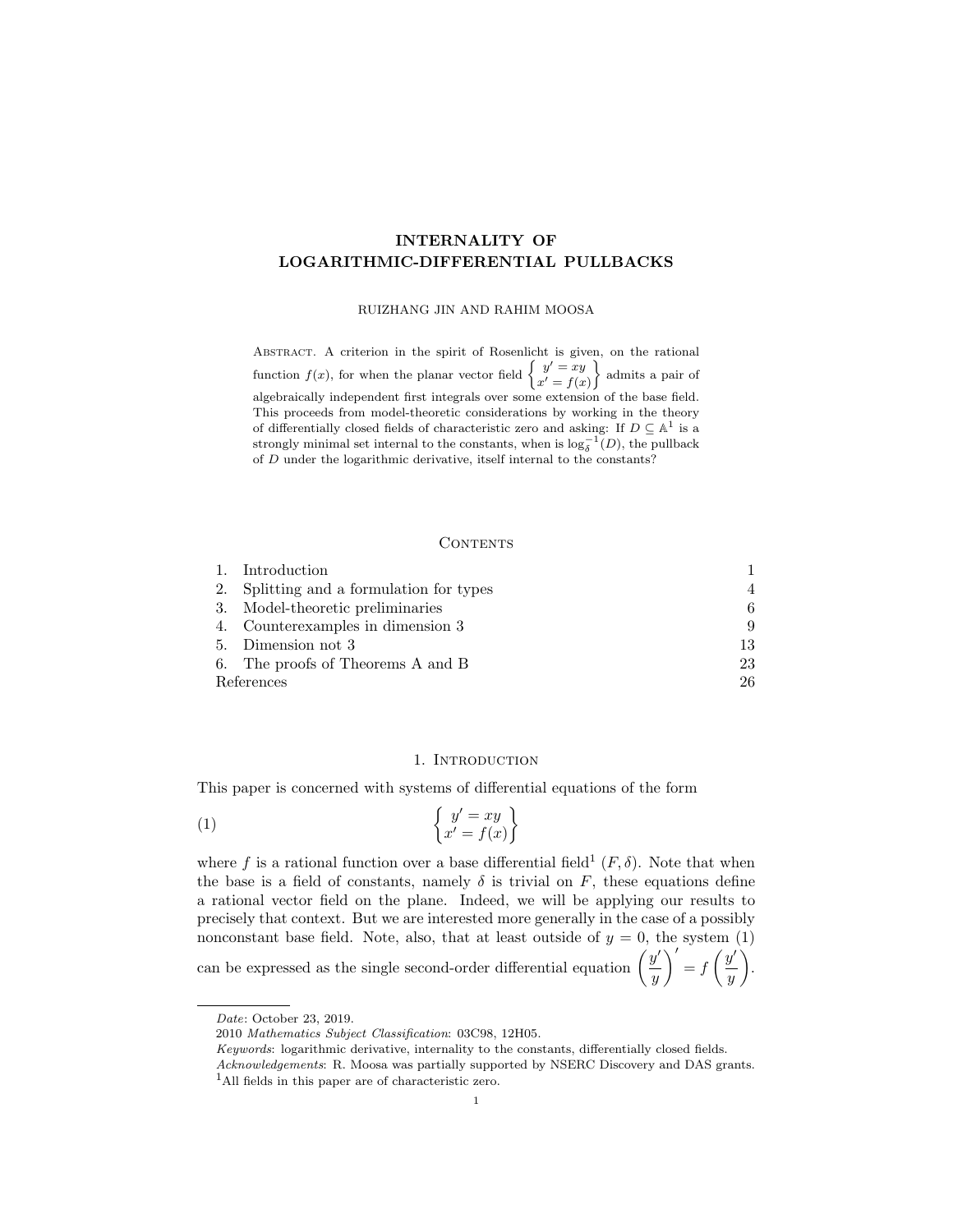In other words, we are looking at the pullback of  $x' = f(x)$  under the *logarithmic* derivative operator  $y \mapsto \frac{y'}{x}$  $\frac{y}{y}$ .

Other classes of second-order algebraic differential equations that have been the object of model-theoretic study in recent years include Painlev´e equations in [14, 15], generic planar vector fields in [7], and the twisted D-groups of [1, Example 3.4]. A central feature of Painlev´e equations and generic planar vector fields is that there is little structure induced on the solution space, whereas the system (1) that we study here, like that of twisted  $D$ -groups, admits a lot of structure.<sup>2</sup>

What we ask about logarithmic-differential pullbacks is motivated by both model theory and differential-algebraic geometry:

## Question 1. When is (1) almost internal to the constants?

We will review what this means formally in Section 3, but roughly speaking, to say that (1) is almost internal to the constants is to say that it admits two algebraically independent first integrals after base change. Recall that a first integral to a vector field  $(A^2, s)$  is a nonconstant rational function that is constant on the leaves of the corresponding foliation. Equivalently, it is a nonconstant rational function on which the derivation induced by s vanishes. So Question 1 asks: when does it happens that, over some differential field  $(K, \delta)$  extending  $(F, \delta)$ , there exists a pair of algebraically independent rational functions in  $K(x, y)$  that are constant for the (unique) derivation extending  $\delta$  on K and taking  $(x, y) \mapsto (f(x), xy)$ .

Of course one should ask this question first about the single equation  $x' = f(x)$ . When is  $x' = f(x)$  almost internal to the constants? When does it admit a first integral after base change? In the case that  $F$  is a field of constants the answer to this question is given by an old theorem of Rosenlicht (see [17, Proposition 2]): it is almost internal to the constants if and only if  $f = 0$  or  $\frac{1}{f}$  $\frac{1}{f} = \frac{d}{dx}(g)$ , or  $\frac{1}{f} = \frac{c\frac{d}{dx}(g)}{g}$  $rac{g}{g}$ , for some  $c \in F$  and  $g \in F(x)$ . However, no extension of Rosenlicht's criterion to the case of nonconstant parameters is known – the naive generalisations certainly fail. So at this level of generality we will have to impose as an additional condition that  $x' = f(x)$  is almost internal to the constants. Or even that it is *internal* to the constants – that after base change the rational function field is generated by a first integral. Then we take the logarithmic-differential pullback of  $x' = f(x)$ , namely the system (1), and ask when it too is almost internal to the constants.

An important example is  $f = 0$ . In that case (1) defines a differential-algebraic group which extends the constant points of the multiplicative group by the constant points of the additive group. It is not almost internal to the constants. We do have one first integral, namely the rational function  $x$  itself. Moreover, each fibre  $y' = cy$  has a first integral after we extend the base to a solution: if  $\gamma$  is nonzero and satisfies  $\gamma' = c\gamma$  then the rational function  $\frac{y}{\gamma}$  is a first integral to  $y' = cy$ over  $F(\gamma)$ . (In model-theoretic parlance, this says that the system (1) is *analysable* in the constants.) But these first integrals on the fibres cannot be put together, and we do not obtain an algebraically independent pair of first integrals over any differential field. An argument for this well known fact can be found in [3, Fact 4.2]. From the  $f = 0$  case one can deduce the same result for  $f = \gamma$  where  $\gamma \in F$ .

<sup>2</sup>This will become clearer as we go along, but for the model theorist, what we have in mind here is disintegratedness versus nonorthogonality to the constants.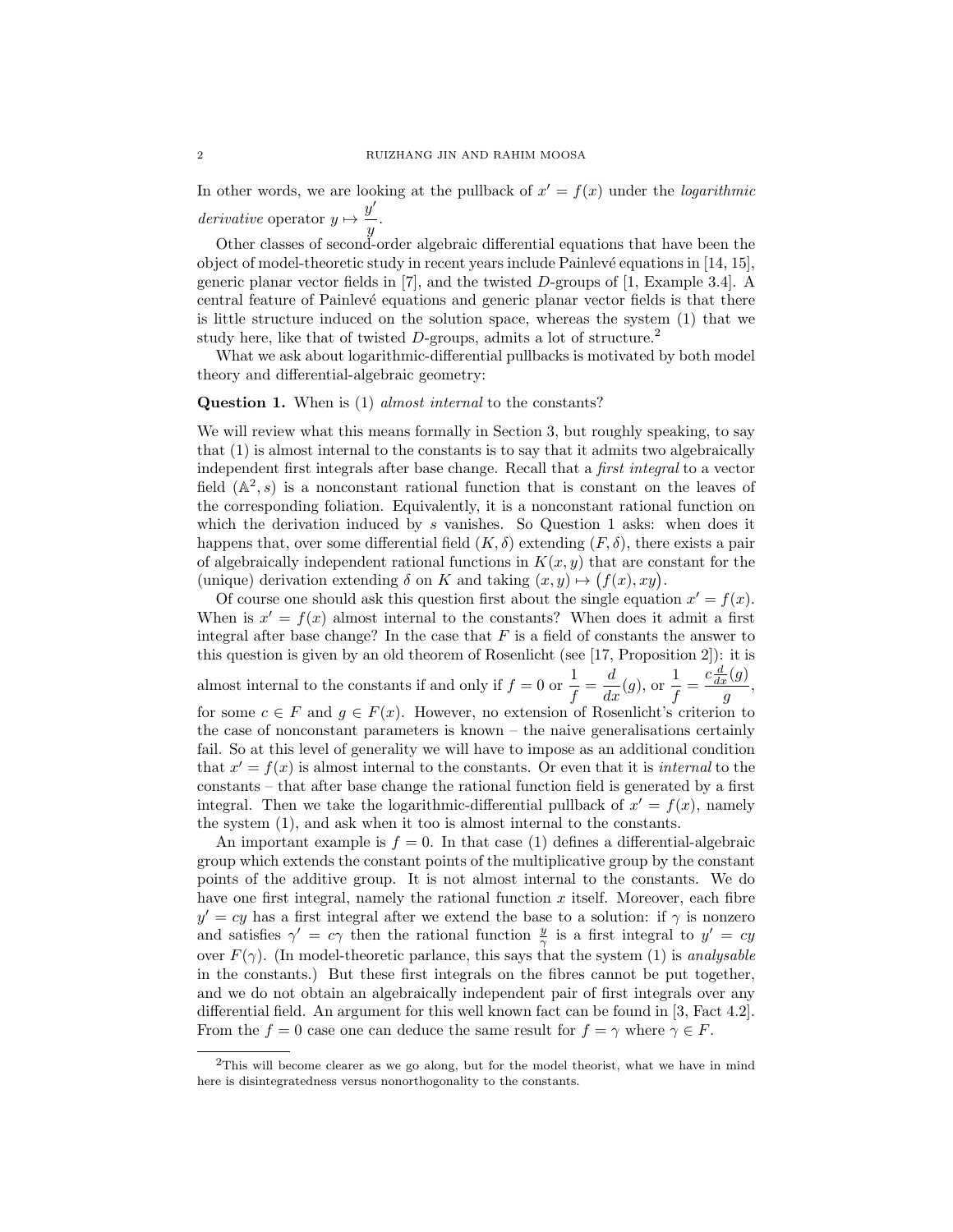Consider next the example  $f(x) = x$ . Then, again, the logarithmic-differential pullback (1) is not almost internal to the constants. This is [8, Proposition 3.2]. There is a first integral (namely,  $\frac{x}{\gamma}$  where  $\gamma' = \gamma$  is nonzero) but not a pair of algebraically independent first integrals.

Finally, consider  $f(x) = x^2$ . Then  $\frac{1}{x} + t$  is a first integral if  $t' = 1$ . On the other hand,  $\frac{x}{y}$  is also a first integral to (1). Hence, in this case, the logarithmicdifferential pullback is almost internal to the constants. Note that  $x' = x^2$  is differential-birationally isomorphic to  $x' = 1$  by the change of variable  $x \mapsto \frac{-1}{x}$ , but the latter has logarithmic-differential pullback not internal to the constants. So, while almost internality to the constants is a differential-birational invariant of (1), it is not an invariant of  $x' = f(x)$ . The answer to Question 1 will have to be sensitive to the specific rational function  $f$ .

Our goal is to explain the different behaviour exhibited in the above examples. Observe that when  $f(x) = x^2$ , the system (1) is differential-birationally isomorphic to a product of first-order equations; namely, the change of variables  $y \mapsto \frac{x}{y}$  yields  $\int y'=0$  $x' = x^2$  $\}$ . We say that the system (1) splits. A precise definition appears in the next section, but roughly speaking, it means that after a finite-to-finite differentialrational correspondence the system transforms into one of the form  $\begin{cases} y' = \gamma y \\ y' = \gamma y \end{cases}$  $x' = f(x)$ <u>)</u> for some  $\gamma \in F$ . It is not hard to verify that the other examples we have considered (when f is either constant or  $x$ ) do not split. It was at first expected that this was typical; that if a logarithmic-differential pullback is almost internal to the constants then it is for the concrete reason that it splits, see [9, Conjecture 5.4]. This turns out not to be entirely correct.

In fact, Question 1 depends sharply on a subtle model-theoretic invariant of the equation  $x' = f(x)$  called its *binding group*. This is a certain algebraic group, acting differential-rationally on the generic solutions to the equation, that generalises the differential Galois group in the case of linear ODE's. Because the equation is firstorder, it follows from general results that the dimension of the binding group is at most 3. We answer Question 1 in all but the top-dimensional case:

**Theorem A.** Suppose F is a differential field and  $f \in F(x)$  is a rational function such that  $x' = f(x)$  is internal to the constants with binding group not of dimension 3. Then the logarithmic-differential pullback of  $x' = f(x)$  is almost internal to the constants if and only if it splits.

It is necessary that the binding group not have dimension 3 in the following strong sense: If the binding group is of dimension three  $-$  and this does happen as we verify in Example 4.2 below – then  $x' = f(x)$  is a finite cover of another first-order algebraic differential equation whose logarithmic-differential pullback is almost internal to the constants but does not split. This ubiquity of counterexamples in dimension 3 appears as Theorem 4.4 below.

Our proof of Theorem A goes through a careful case analysis by dimension of the binding group, studying dimensions 0, 1, and 2 in turn. This is done in Section 5, where the bulk of the work of this paper is done. (There are examples showing each case to be non-vacuous, see in particular Example 5.4 in dimension 2.)

When the base is a field of constants it is known that the binding group is at most 1-dimensional, and so Theorem A applies to answer Question 1 entirely. In this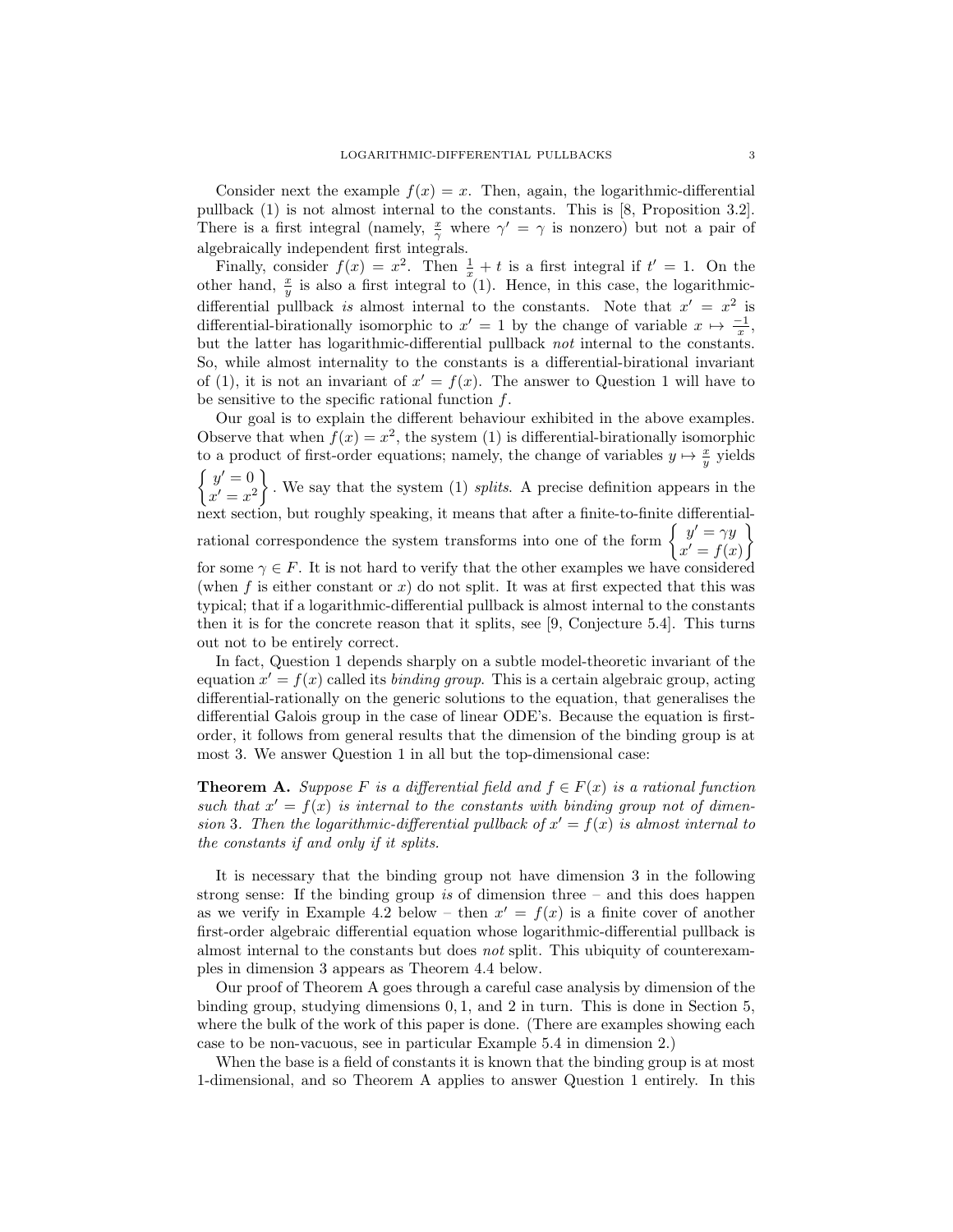case we give explicit Rosenlicht-type criteria on  $f(x)$  for (1) to be almost internal to the constants:

**Theorem B.** Suppose F is an algebraically closed field of constants and  $f \in F(x)$ . The rational vector field defined by  $\begin{cases} y' = xy \\ y' = c \end{cases}$  $x' = f(x)$  $\}$  is almost internal to the constants if and only if the following conditions on f are satisfied:

- (i)  $f \neq 0$ , and
- (ii)  $\frac{1}{f} = \frac{d}{dx}(g)$  or  $\frac{1}{f}$  $\frac{1}{f} = \frac{c\frac{d}{dx}(g)}{g}$  $\frac{g(x,y)}{g}$  for some  $c \in F$  and  $g \in F(x)$ , and (iii)  $\frac{kx-e}{f}$  =  $\frac{d}{dx}(h)$  $\frac{f^{(h)}}{h}$  for some nonzero  $k \in \mathbb{Z}$ ,  $e \in F$  and  $h \in F(x)$ .

Condition (ii) is the Rosenlicht condition on  $f$  that we saw before. Condition (iii) can be expressed as saying that the partial-fraction decomposition of  $\frac{x-\frac{e}{h}}{f}$  must be of the form  $\sum_{i=1}^{\ell} \frac{r_i}{x-c_i}$  for some rational numbers  $r_i$  and constants  $c_i \in F$ . In particular, writing  $f = \frac{P}{Q}$  with P, Q coprime polynomials, condition (iii) forces  $\deg P \ge \deg Q + 2$ . (It also forces P to have at most one multiple root, namely  $\frac{e}{k}$ with multiplicity 2.) In particular, we see that while all the examples  $f(x) = c, x, x^2$ considered above satisfy (i) and (ii), only  $f(x) = x^2$  satisfies condition (iii). This explains why the logarithmic-differential pullback of  $x' = x^2$  behaves differently from the others.

Let us end this introduction by speculating on a more general setting in which this work could be situated. The logarithmic derivative is a special case of the generalised Schwarzian derivative in the sense of [18], arising from an algebraic group acting on a curve. In this case it is the action of the multiplicative group on itself. Now, the only faithful transitive algebraic group actions on curves are the one-dimensional groups acting on themselves (of which  $\mathbb{G}_a$  gives rise to the derivative and  $\mathbb{G}_m$  gives rise to the logarithmic deriviative),  $\mathbb{G}_m \ltimes \mathbb{G}_a$  acting on the affine line by affine linear transformations, and  $PSL<sub>2</sub>$  acting on the projective line by projective transformations (which gives rise to the classical Schwarzian derivative). In all cases, by construction, the fibres of the generalised Schwarzian derivative are internal to the constants. It would be natural to ask, in each of these cases, when is the generalised-Schwarzian-differential pullback of  $x' = f(x)$  almost internal to the constants?

Acknowledgements. We are grateful to Rémi Jaoui and Anand Pillay for several useful conversations on this topic.

## 2. Splitting and a formulation for types

We work throughout this paper in a fixed sufficiently saturated model  $(\mathcal{U},\delta)$  of the theory of differentially closed fields in characteristic zero. This is a large differentially closed field that serves as a universal domain for differential-algebraic geometry. All parameter sets are assumed to be of cardinality strictly less than |U| unless explicitly stated otherwise. All algebraic and differential-algebraic varieties are identified with their  $U$ -points. Definable will always mean definable with parameters in  $(\mathcal{U}, \delta)$ . The field of constants is denoted by  $\mathcal{C} = \{x \in \mathcal{U} : \delta x = 0\}.$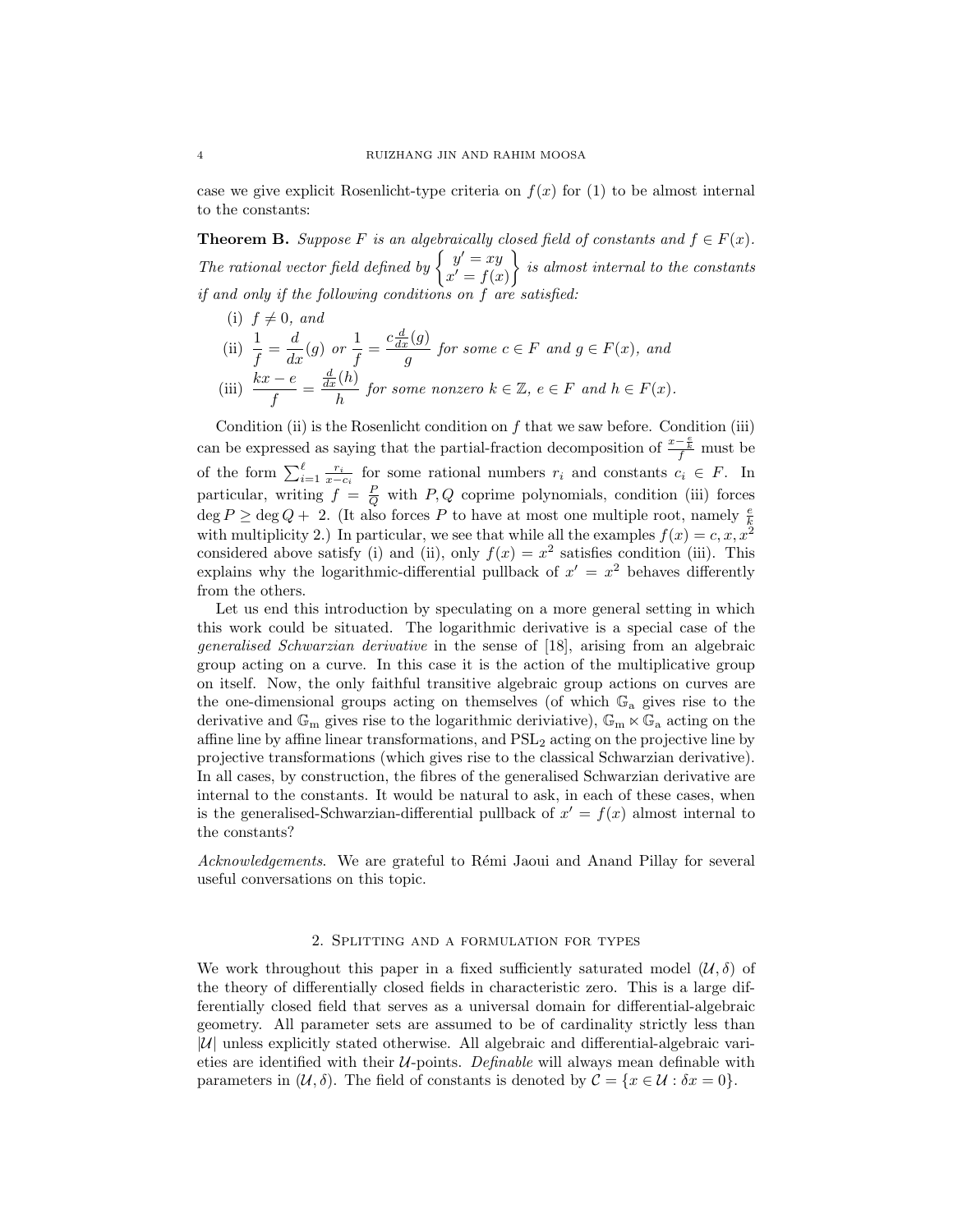By the *logarithmic derivative* we then mean the definable function  $\log_{\delta} x = \frac{\delta x}{x}$  $\frac{x}{x}$ . We have the following short exact sequence of differential-algebraic group homomorphisms

$$
0 \longrightarrow \mathbb{G}_{m}(\mathcal{C}) \longrightarrow \mathbb{G}_{m} \xrightarrow{\log_{\delta}} \mathbb{G}_{a} \longrightarrow 0
$$

where  $\mathbb{G}_{m}$  denotes the multiplicative group and  $\mathbb{G}_{a}$  the additive group.

For the sake of both clarity and rigour, it is more convenient to work with logarithmic-differential pullbacks of types rather than equations.

**Definition** (Logarithmic-differential pullback). For  $p \in S_1(A)$  a complete 1-type over A, we denote by  $\log_{\delta}^{-1}(p)$  the type  $\text{tp}(u/A) \in S_1(A)$  where  $u \in \mathbb{G}_{m}$  is such that  $\log_{\delta} u = p$  and  $u \notin \operatorname{acl}(A, \log_{\delta} u)$ .

That  $\log_{\delta}^{-1}(p)$  exists is because for fixed  $a \models p$  the equation  $\delta y = ay$  has a solution outside of acl $(A, a)$  by the existential closedness and saturation of  $(\mathcal{U}, \delta)$ . Moreover,  $\log_{\delta}^{-1}(p)$  does not depend on the choice of a. Indeed, suppose  $a' \models p$ and  $u' \notin \text{acl}(A, a')$  is such that  $\log_{\delta} u' = a'$ . Then there is  $\sigma \in \text{Aut}_{A}(\mathcal{U})$  with  $\sigma(a) = a'$ . Now  $\log_{\delta} (\sigma(u)) = \sigma(\log_{\delta} u) = \sigma(a) = a'$  and  $\sigma(u) \notin \text{acl}(A, a')$ . So u' and  $\sigma(u)$  are both generic realisations of the strongly minimal formula  $\delta y = a'y$ over  $\text{acl}(A, a')$ , and hence there is  $\tau \in \text{Aut}_{Aa'}(\mathcal{U})$  with  $\tau(\sigma(u)) = u'$ . In particular,  $tp(u/A) = tp(u'/A).$ 

We now make precise what we mean by *splitting* in Theorem A.

**Definition** (Splitting). For  $p \in S_1(A)$  we say that the logarithmic-differential pullback splits if we can factor some nontrivial integer power of  $u \models \log_{\delta}^{-1} p$  in  $\mathbb{G}_{m}$ as  $u^k = w_1 w_2$  where  $w_1 \in \text{dcl}(A, \log_{\delta} u)$  and  $\log_{\delta} w_2 \in \text{dcl}(A)$ .

Assuming p itself is almost C-internal, we have that  $tp(w_1/A)$  is almost C-internal as any realisation is in the definable closure of a realisation of p. Also  $tp(w_2/A)$  is C-internal as any two realisations, having the same logarithmic derivative, will have a constant ratio. Hence, if  $\log_{\delta}^{-1}(p)$  splits then any realisation is in the algebraic closure of realisations of almost  $\mathcal{C}$ -internal types. That is, if  $\log_{\delta}^{-1}(p)$  splits then it is almost C-internal. The question is whether splitting is the only way  $\log_{\delta}^{-1}(p)$  can be almost C-internal.

We restate Theorem A with these formalities in place.

**Theorem A, reformulated.** Suppose  $F$  is an algebraically closed differential field and  $f \in F(x)$  is such that the generic type  $p \in S_1(F)$  of  $\delta x = f(x)$  is C-internal. Suppose the binding group of p is not of dimension 3. Then  $\log_{\delta}^{-1}(p)$  is almost C-internal if and only if it splits.

It is this version that we prove in Section 6 below.

Finally, let us remark that it might be natural to ask about arbitrary minimal C-internal 1-types  $p$  – without insisting that it is the generic type of an equation of the form  $\delta x = f(x)$ . In fact, the only way in which we use this equation in the proof of Theorem A is to rule out (by genus considerations) the possibility of the binding group of p being an elliptic curve. Our methods do not seem to yield a proof, nor a counterexample, when the binding group is an elliptic curve.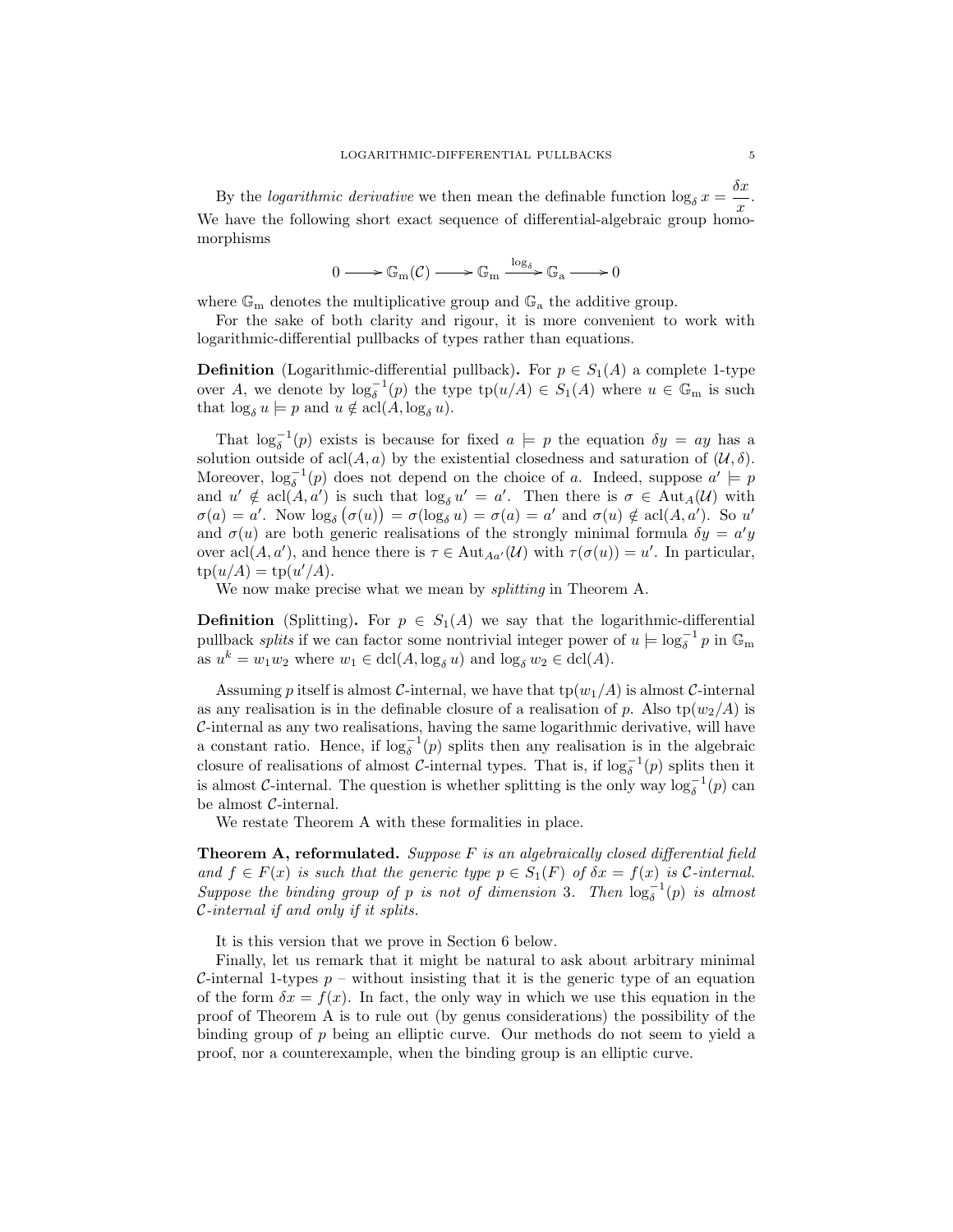#### 3. Model-theoretic preliminaries

Our aim in this section is to briefly recall various relevant notions from stability theory around internality and orthogonality, and then to establish some either elementary or well-known facts about them that will be used later. We stay in the setting of differentially closed fields, though everything discussed here makes sense in, and is true of, stable first-order theories in general. We suggest [11] for an introduction to the model theory of differentially closed fields.

By a *minimal* type we mean a stationary complete type of U-rank one.

Suppose  $p \in S(A)$  is a stationary type. We say that p is *C*-internal if for some  $B \supseteq A$  and  $a \models p$  independent of B over  $A, a \in \text{dcl}(B, C)$ . Often one uses the following "fundamental system of solutions" characterisation: for some  $n < \omega$ there is a Morley sequence  $(a_1, \ldots, a_n) \models p^{(n)}$  and an  $(A, a_1, \ldots, a_n)$ -definable function  $g(x)$  such that for all  $a \models p$  there is a tuple c from C such that  $a = g(c)$ . Here  $p^{(n)}$  is the (unique) type of an *n*-tuple of independent realisations of p. A key tool in studying  $C$ -internal types is the *binding group* which we will denote by Aut<sub>A</sub> $(p/\mathcal{C})$ . By definition this is the group of permutations of  $p(\mathcal{U})$  that are induced by automorphisms of U fixing  $A \cup C$  pointwise. When p is C-internal, the binding group, along with its action on  $p(\mathcal{U})$ , is A-definable. In fact, over possibly additional parameters,  $\text{Aut}_A(p/\mathcal{C})$  is definably isomorphic to the C-points of an algebraic group over the constants.

**Lemma 3.1.** Suppose  $p \in S(A)$  is a stationary C-internal type. If  $a \models p$  and  $b \in S(A)$ dcl(Aa) then  $q := \text{tp}(b/A)$  is a stationary C-internal type and there is a surjective A-definable homomorphism  $\phi$ : Aut<sub>A</sub>(p/C)  $\rightarrow$  Aut<sub>A</sub>(q/C). If p is minimal and  $b \notin \operatorname{acl}(A)$  then  $\ker(\phi)$  is finite.

*Proof.* Given  $\sigma \in \text{Aut}_A(p/\mathcal{C})$  we define  $\phi(\sigma)$  to be the restriction to  $q^{\mathcal{U}}$  of any extension of  $\sigma$  to Aut<sub>A</sub>( $\mathcal{U}/\mathcal{C}$ ). The fact that  $b \in \text{dcl}(Aa)$  ensures that  $\phi(\sigma)$  does not depend on the extension chosen and is in fact A-definable. Indeed, writing  $b = f(a)$ for some A-definable function f, for any  $b' \models q$  we have that  $b' = f(a')$  for some  $a' \models p$ , and  $\phi(\sigma)(b') = f(\sigma(a'))$  for any such a'. It is also clear that  $\phi$  is surjective: given  $\tau \in \text{Aut}_{A}(q/\mathcal{C})$  extend it to  $\hat{\tau} \in \text{Aut}_{A}(\mathcal{U}/\mathcal{C})$  and note that  $\phi(\hat{\tau}|_{p(\mathcal{U})}) = \tau$ .

Let  $(a_1, \ldots, a_n) \models p^{(n)}$  be a fundamental system of solutions for the C-internality of p. Then the action of an element of  $\text{Aut}_A(p/\mathcal{C})$  on  $\{a_1, \ldots, a_n\}$  determines its action on  $p(\mathcal{U})$ . Now let  $b_1, \ldots, b_n \models q$  be such that  $tp(ab/A) = tp(a_ib_i/A)$  for all  $i = 1, \ldots, n$ . If p is minimal and  $b \notin \operatorname{acl}(A)$  then each  $a_i \in \operatorname{acl}(Ab_i)$ . If  $\sigma \in \ker(\phi)$ and  $\hat{\sigma} \in Aut_A(\mathcal{U}/\mathcal{C})$  extends  $\sigma$ , then  $\hat{\sigma}(b_i) = b_i$  for all i, and so there are only finitely many possible values that  $\sigma$  can take on  $\{a_1, \ldots, a_n\}$ . This proves that  $\ker(\phi)$  is finite.

**Lemma 3.2.** Suppose  $p \in S(A)$  is a stationary type that is C-internal and whose binding group G acts regularly – i.e., uniquely transitively – on  $p(\mathcal{U})$ . Suppose L is an A-definable subgroup of G. Then L is normal and there exist  $a \models p$  and  $e \in \text{dcl}(A, a)$  such that the binding group of  $\text{tp}(e/A)$  is  $G/L$ .

*Proof.* Let  $a \models p$  and set e to be a canonical parameter for  $L \cdot a$ , the orbit of a under the action of L. Then clearly  $e \in \text{dcl}(A, a)$ , and hence  $q := \text{tp}(e/A)$  is stationary and C-internal. Let  $H := \text{Aut}_A(q/\mathcal{C})$  be its binding group and let  $\phi : G \to H$  be the surjective definable homomorphism given by Lemma 3.1. We show that  $L = \text{ker}(\phi)$ .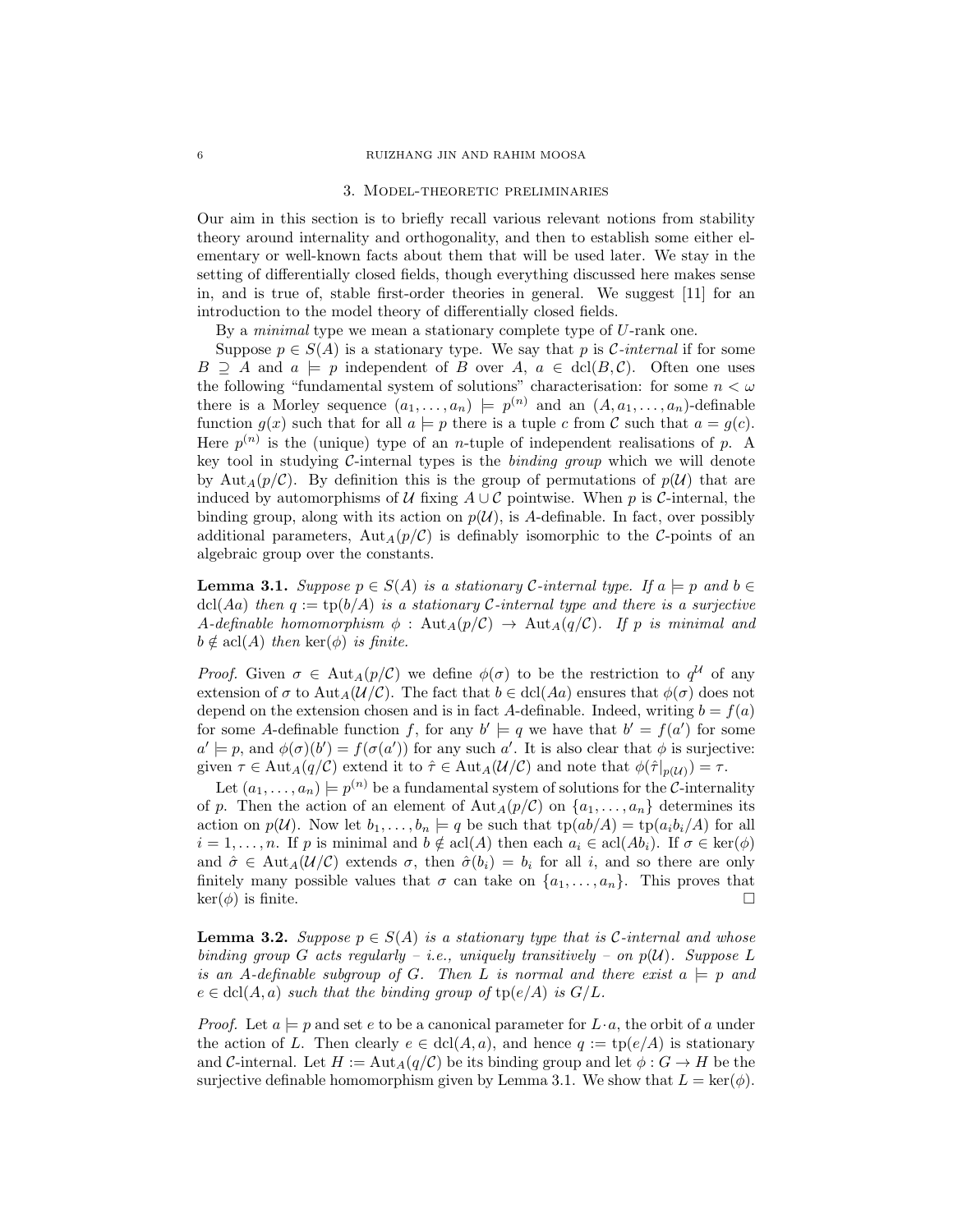Fix  $g \in G$  and  $\sigma \in \text{Aut}_A(U/\mathcal{C})$  extending g. Then

$$
g \in \ker(\phi) \implies \sigma(e) = e
$$
  
\n
$$
\implies \sigma(L \cdot a) = L \cdot a
$$
  
\n
$$
\implies L \cdot (ga) = L \cdot a
$$
  
\n
$$
\implies ga = \ell a \quad \text{for some } \ell \in L
$$
  
\n
$$
\implies g \in L \quad \text{by the regularity of the action.}
$$

Conversely, suppose  $g \in L$ . Let  $e' \models q$  be arbitrary. Then e' is the canonical parameter for  $L \cdot a'$  for some  $a' \models p$ . Now  $g(L \cdot a') = L \cdot a'$  as  $g \in L$ . Hence  $\sigma(L \cdot a') = L \cdot a'$ , and so  $\sigma(e') = e'$ . That is,  $\phi(g) = 1$ , as desired.

**Lemma 3.3.** Suppose  $p \in S(A)$  is a stationary type that is C-internal with binding group G. Suppose H is an algebraic group over the constants and  $\phi: H(\mathcal{C}) \to G$ is a definable isomorphism over possibly additional parameters. If L is a normal algebraic subgroup of H over the constants then  $\phi(L(\mathcal{C}))$  is definable over  $A\cup\mathcal{C}$ .

*Proof.* For convenience, let us take  $A = \emptyset$ . Recall that the binding group appears as the group of automorphisms of an object in the binding groupoid as introduced by Hrushovski in [6] – but see also [4, §3] for a detailed exposition with present terminology. Namely, we have a 0-definable connected groupoid  $\mathcal G$  with objects  $(O_i)_{i\in I}$  and morphisms  $(f_m: O_i \to O_j)_{m\in M(i,j)}$  all in the pure field of constants, plus one new object  $O_*$  with morphisms  $(f_m: O_i \to O_*)_{m \in M(i, *)}$  and  $(f_m: O_* \to O_*)$  $O_j)_{m \in M(*,j)}$  in U, such that  $G = \text{Aut}_{\mathcal{G}}(O_*)$ ,  $H(\mathcal{C}) = \text{Aut}_{\mathcal{G}}(O_c)$ , and  $\phi = f_m$  for some fixed  $c \in I$  and  $m \in M(c, *)$ . Now, each morphism  $f_{m'} : O_c \to O_*$  induces a definable isomorphism  $F_{m'}$ :  $Aut_{\mathcal{G}}(O_c) \to Aut_{\mathcal{G}}(O_*)$  given by  $\alpha \mapsto f_{m'} \alpha f_{m'}^{-1}$ . Since  $L(\mathcal{C})$  is normal in  $\text{Aut}_{\mathcal{G}}(O_c)$  we have that  $F_m(L(\mathcal{C})) = F_{m'}(L(\mathcal{C}))$  for all  $m' \in M(c, *)$ . In particular, or all  $\sigma \in \text{Aut}(\mathcal{U}/\mathcal{C}),$ 

$$
\sigma \phi(L(C)) = \sigma F_m(L(C))
$$
  
=  $F_{\sigma(m)}(L(C))$   
=  $F_m(L(C))$   
=  $\phi(L(C))$ 

as desired.  $\Box$ 

Suppose  $p \in S(A)$  is a stationary type. We say that p is weakly orthogonal to C if  $a \bigcup_{A} C$  for all  $a \models p$ . An equivalent characterisation is that of "having no new constants"; namely, that  $dcl(A, a) \cap C = dcl(A) \cap C$ . Note that by the fundamental system of solutions characterisation of internality, if p is C-internal then  $p^{(n)}$  is not weakly C-orthogonal for some  $n < \omega$ .

Because of stationarity, if  $p$  is both C-internal and weakly C-orthogonal, then Aut<sub>A</sub>( $p/\mathcal{C}$ ) acts transitively on  $p(\mathcal{U})$ . In particular, being the orbit of an element under the definable action of a definable group,  $p(\mathcal{U})$  is a definable set and so p is isolated. If  $p$  is in addition minimal then  $p(\mathcal{U})$  will be a strongly minimal set.

**Lemma 3.4.** Suppose  $p \in S(A)$  is minimal C-internal. If  $p^{(n)}$  is weakly orthogonal to C but  $p^{(n+1)}$  is not, then dim  $\text{Aut}_A(p/\mathcal{C}) = n$ .

*Proof.* Note, first of all, that  $G = \text{Aut}_A(p^{(m)}/\mathcal{C})$  for all  $m \geq 1$ . So if  $p^{(n)}$  is weakly orthogonal to C then the action of G on  $p^{(n)}(\mathcal{U})$  is transitive, and hence dim  $G \geq n$ .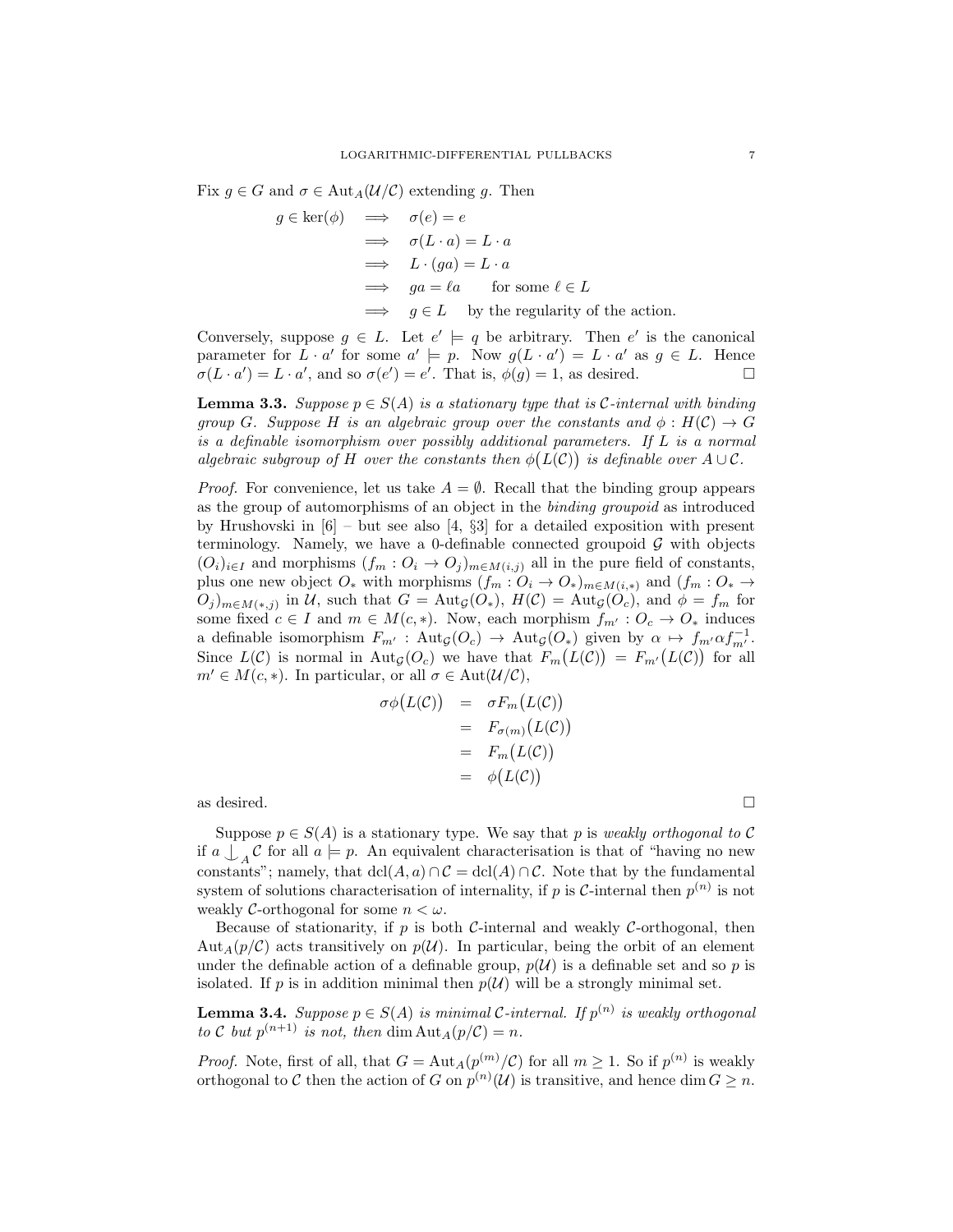Now, let  $(a_1, \ldots, a_n) \models p^{(n)}$ . We can extend this to a Morley sequence  $(a_1, \ldots, a_m)$ that forms a fundamental system of solutions, with  $m > n$ . In particular, G is determined by its action on  $(a_1, \ldots, a_m)$ . If we let q be the nonforking extension of p to  $B := A \cup \{a_1, \ldots, a_n\}$  and set  $K := Fix(a_1, \ldots, a_n) = \{g \in G : ga_i = a_i\},\$ then K embeds into  $\text{Aut}_B(q^{(m-n)}/\mathcal{C})$ . But as p is minimal and  $p^{(n+1)}$  is not weakly orthogonal to C we have that  $p(\mathcal{U}) \subseteq \text{acl}(B,\mathcal{C})$ , and hence  $\text{Aut}_B(q^{(m-n)}/\mathcal{C})$  is a finite group. So  $K$  is finite. Since every element of  $G$  is determined modulo  $K$ , by its action on  $(a_1, \ldots, a_n)$ , this means that  $G \subseteq \text{acl}(A, a_1, \ldots, a_n)$ . Hence dim  $G = n$ , as desired.  $\Box$ 

**Corollary 3.5.** Suppose  $p \in S(A)$  is minimal C-internal. Then

 $\dim \text{Aut}_A(p/\mathcal{C}) = \max\{m < \omega : p^{(m)} \text{ is weakly orthogonal to } \mathcal{C}\}.$ 

*Proof.* As we have pointed out,  $C$ -internality implies that some power is not weakly C-orthogonal. Note also that if  $p^{(m)}$  is not weakly C-orthogonal then neither is  $p^{(m+1)}$ . The Corollary now follows from Lemma 3.4.

A more robust notion than internality is *almost internality:*  $p$  is almost  $C$ -internal if for some  $B \supseteq A$  and  $a \models p$  independent of B over  $A, a \in \text{acl}(B, \mathcal{C})$ . So acl has replaced dcl in the definition.

**Lemma 3.6.** Every almost C-internal type over A is interalgebraic over A with a C-internal type over A.

Proof. This is well known, but as we could not find a detailed proof we provide one here. Suppose  $p \in S(A)$  is almost C-internal and  $a \models p$ . Let n be least such that there exists an  $L_A$ -formula  $\varphi(x, y, z)$ , a tuple b independent from a over A and a tuple c from C such that  $\models \varphi(a, b, c)$  and  $|\varphi(\mathcal{U}, b, c)| = n$ . We fix these b, c, and  $\varphi$ .

We claim that  $\varphi(\mathcal{U},b,c) \subseteq \text{acl}(Aa)$ . Indeed, let  $a = a_1, a_2, \ldots, a_n$  be the elements of  $\varphi(\mathcal{U},b,c)$ . Towards a contradiction, suppose without loss of generality that  $a_2 \notin \text{acl}(Aa)$ . Then there are  $a'_2$ , b' and c' such that  $\text{tp}(a'_2b'c'/Aa) = \text{tp}(a_2bc/Aa)$ and  $a'_2b' \perp_{Aa} a_2 \cdots a_nb$ . We want to show that  $a \models \varphi(x, b, c) \land \varphi(x, b', c')$  also witnesses the almost  $C$ -internality of  $p$ . This would suffice as it would contradict the minimality of n. We need that  $bb' \bigcup_A a$ . Since  $b \bigcup_A a$  and  $b \bigcup_{A} a$  b', we have  $b \bigcup_{Ab'} a$ . But also,  $b' \bigcup_{A} a$ . Hence,  $bb' \bigcup_{A} a$ , as desired.

Now, let d be a code for the finite set  $\varphi(\mathcal{U},b,c)$ . Then  $a \in \text{acl}(Ad)$  and as each  $a_i \in \text{acl}(Aa)$  we get that  $d \in \text{acl}(Aa)$  as well. So  $\text{acl}(Aa) = \text{acl}(Ad)$ . Moreover, it follows that  $d \n\bigcup_{A} b$ , and as  $d \in \text{dcl}(A, b, c)$  we have that  $\text{tp}(d/A)$  is C-internal.  $\Box$ 

**Lemma 3.7.** Suppose  $p \in S(A)$ . The following are equivalent:

- (i) p is almost  $C$ -internal,
- (ii) for some  $m > 0$ ,  $p^{(m)}$  is not weakly orthogonal to C,
- (iii) for some  $m > 0$  and  $(a_1, ..., a_m) \models p^{(m)}$ ,  $a_m \in \text{acl}(A, C, a_1, ..., a_{m-1})$ .

*Proof.* That (iii) implies (ii) with the same  $m$  is clear. For (ii) implies (i) note that by minimality,  $(a_1, \ldots, a_m) \nsubseteq A \mathcal{C}$  yields  $a_i \in \text{acl}(A, \mathcal{C}, a_1, \ldots, a_{i-1})$  for some  $i \leq m$ .

Finally, assume (i) holds. Let  $p' \in S(A)$  be C-internal and interalgebraic with p over A, by Lemma 3.6. If  $(a'_1, \ldots, a'_n)$  is a fundamental system of solutions for  $p'$ and  $a'_{n+1} \models p'$  is independent of  $(a'_1, \ldots, a'_n)$ , then  $a'_{n+1} \in \text{dcl}(A, \mathcal{C}, a'_1, \ldots, a'_n)$ . Let  $a_1 \models p$  be interalgebraic with  $a'_1$  over A, and extend it to  $(a_1, \ldots, a_{n+1})$  such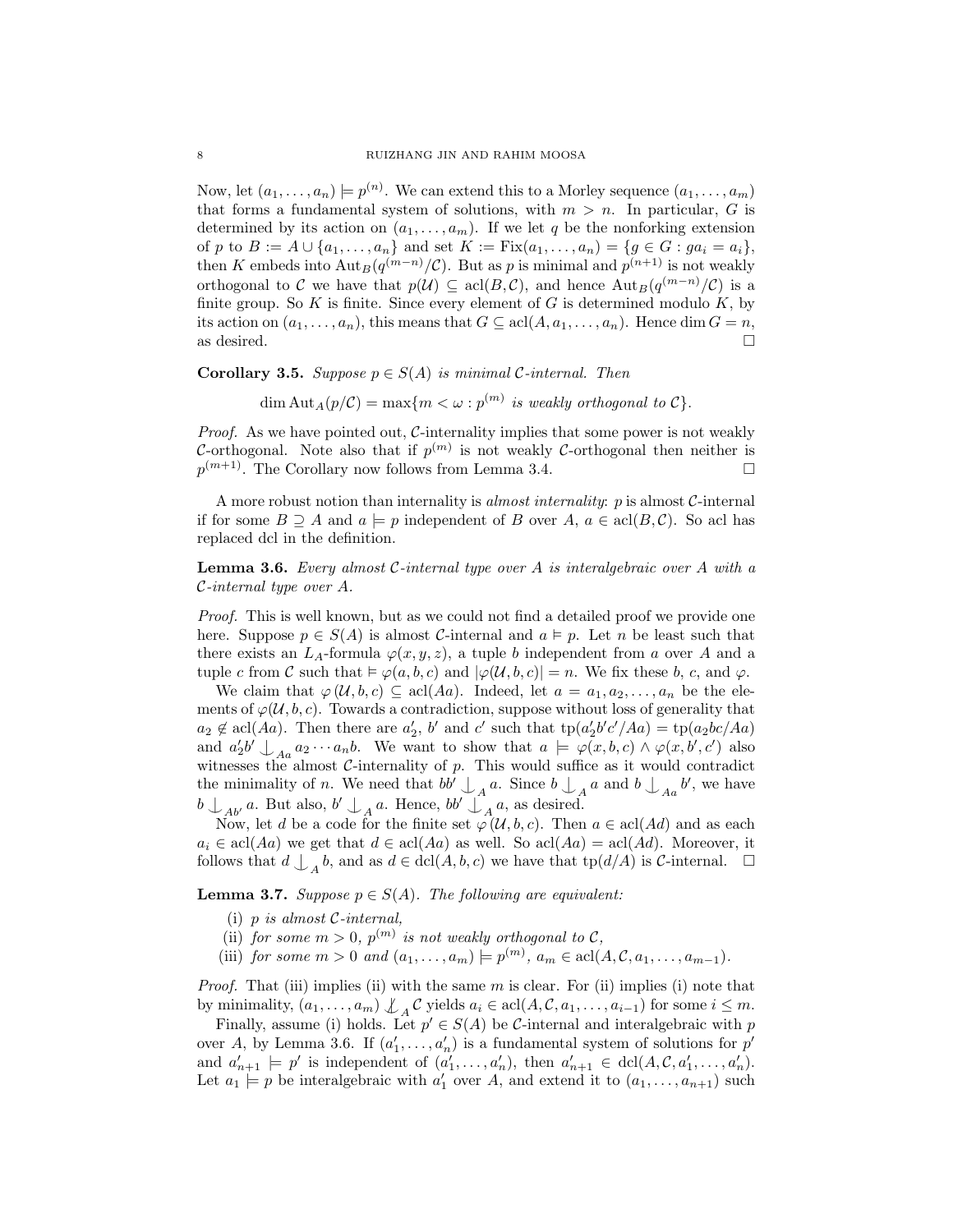that  $((a_1, a'_1), \ldots, (a_{n+1}, a'_{n+1}))$  is a Morely sequence. Then  $a_{n+1} \in \text{acl}(A, a'_{n+1}) \subseteq$  $\operatorname{acl}(A, \mathcal{C}, a'_1, \ldots, a'_n) = \operatorname{acl}(A, \mathcal{C}, a_1, \ldots, a_n),$  which is (iii) with  $m = n + 1.$ 

As suggested by Corollary 3.5 and Lemma 3.7, when working with almost  $C$ internality, rather than  $\mathcal{C}\text{-interality}$ , the role of the dimension of the binding group is played by  $\max\{m < \omega : p^{(m)}\$ is weakly orthogonal to  $\mathcal{C}\}$ . This will agree with the dimension of the binding group of a  $\mathcal{C}\text{-internal type interalgebraic with } p$ .

The following is the manifestation in differentially closed fields of Hrushovski's [5] classification of faithful transitive group actions on strongly minimal sets in stable theories, along with the fact that every infinite finite rank definable field in a differentially closed field is definably isomorphic to the field of constants (see [16, Corollary 1.6]).

**Fact 3.8.** Suppose  $(G, S)$  is a definable faithful transitive group action of G on a strongly minimal set S. Then

- (1) dim  $G = 1$  and G acts regularly, or
- (2) dim  $G = 2$  and  $(G, S)$  is definably isomorphic to the action of  $\mathbb{G}_{\mathrm{m}}(\mathcal{C})\ltimes\mathbb{G}_{\mathrm{a}}(\mathcal{C})$ on C by affine transformations, or
- (3) dim  $G = 3$  and  $(G, S)$  is definably isomorphic to the action of  $PSL_2(\mathcal{C})$  on  $\mathbb{P}(\mathcal{C})$  by projective transformations.

In particular, dim  $G \leq 3$ .

**Corollary 3.9.** Suppose  $p \in S(A)$  is a minimal type that is almost C-internal. Then  $p^{(4)}$  is not weakly orthogonal to C.

*Proof.* By Lemma 3.6 we may assume that p is C-internal. Let  $G = \text{Aut}_A(p/\mathcal{C})$  be the binding group. By Corollary 3.5, it suffices to show that dim  $G \leq 3$ . But if  $\dim G > 0$  then p is weakly orthogonal to C so that G acts transitively on  $S := p(\mathcal{U}).$ Now apply Fact 3.8.  $\Box$ 

Finally, the following is a useful consequence of stable embededness.

**Lemma 3.10.** Suppose  $\phi(z)$  is a formula over A in variables  $z = (z_1, \ldots, z_m)$ . If  $\phi(z)$  has a realisation in  $\overline{\mathcal{C}^m}$  then it has a realisation in  $(\text{acl}(A) \cap \mathcal{C})^m$ .

*Proof.* By stable embeddeness,  $\phi(\mathcal{C}) = \psi(\mathcal{C})$  where  $\psi(z)$  is an  $L_{\text{ring}}$ -formula over  $\text{dcl}(A) \cap C$ . As  $K := \text{acl}(A) \cap C$  is an algebraically closed field it is an elementary substructure of C and hence  $\psi(K)$  is nonempty.

## 4. Counterexamples in dimension 3

We show in this section that it is possible for  $\log_{\delta}^{-1}(p)$  to be almost C-internal without splitting. Indeed, this happens near any minimal  $C$ -internal  $p$  for which  $p^{(3)}$  is weakly *C*-orthogonal.

First a preparatory lemma.

**Lemma 4.1.** Suppose  $F$  is a differential field with algebraically closed constants and  $p \in S(F)$  is a C-internal and weakly C-orthogonal minimal type.

(a) The binding group of p is definably isomorphic to  $\mathbb{G}_{a}(\mathcal{C})$  if and only if there are  $a \models p$  and  $b \in F\langle a \rangle \setminus F^{\text{alg}}$  such that  $\delta b \in F$ .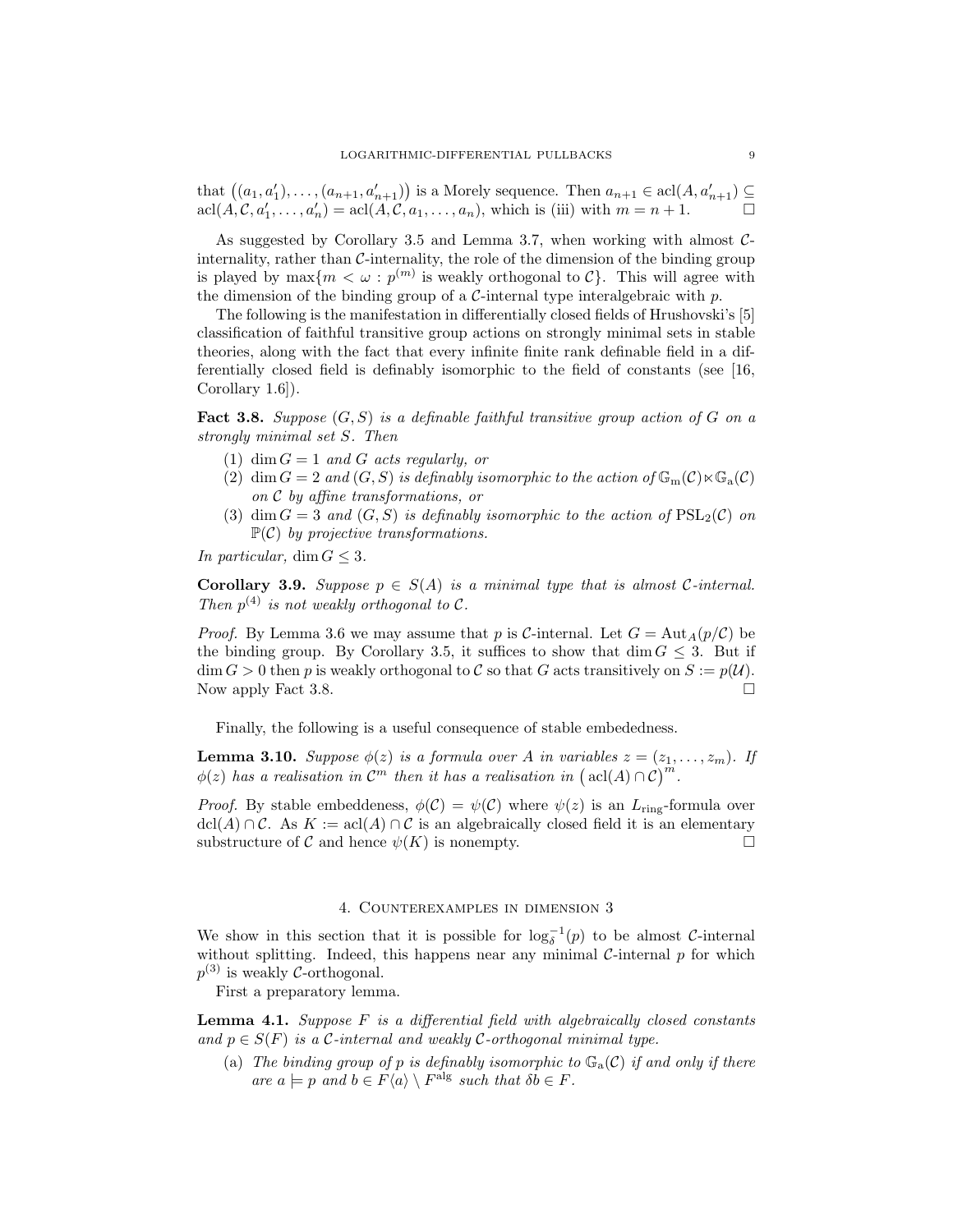(b) The binding group of p is definably isomorphic to  $\mathbb{G}_{\mathrm{m}}(\mathcal{C})$  if and only if there are  $a \models p$  and  $b \in F\langle a \rangle \setminus F^{\text{alg}}$  such that  $\log_{\delta} b \in F$ .

*Proof.* Let  $S := p(\mathcal{U})$ . We know by weak C-orthogonality that S is a strongly minimal set acted upon transitively by the binding group  $G := \text{Aut}_F(p/\mathcal{C})$ .

First, suppose there are  $a \models p$  and  $b \in F\langle a \rangle \setminus F^{\text{alg}}$  such that  $\gamma := \delta b \in F$ . Since p is weakly C-othogonal, so is  $q(x) := \text{tp}(b/F)$ . If  $\beta \in F^{\text{alg}}$  satisfied  $\delta\beta = \gamma$ , then  $b-\beta$  would be a constant that is clearly dependent on b over F. Hence the formula  $\delta x = \gamma$  has no realisations in  $F^{\text{alg}}$ . So this formula isolates  $q(x)$  and  $\text{Aut}_F(q/\mathcal{C})$  is definably isomorphic to  $\mathbb{G}_{a}(\mathcal{C})$ . But by Lemma 3.1 there is a surjective definable homomorphism  $\phi: G \to \text{Aut}_F(q/\mathcal{C})$  with finite kernel. As the additive group has no proper finite covers,  $\phi$  must be an isomorphism, and we have that G is definably isomorphic to  $\mathbb{G}_{a}(\mathcal{C})$ , as desired.

Similarly, if  $\gamma := \log_{\delta} b \in F$ , then q will be isolated by  $\log_{\delta} x = \gamma$  and will have binding group  $\mathbb{G}_{m}(\mathcal{C})$ . We obtain a definable homomorphism  $\phi : G \to \mathbb{G}_{m}(\mathcal{C})$  that is surjective and with finite kernel. But as the only finite covers of the multiplicative group are those of the form  $[n]: \mathbb{G}_m \to \mathbb{G}_m$  that raise to the *n*th power, it follows that G is definably isomorphic to  $\mathbb{G}_{\mathrm{m}}(\mathcal{C})$  in this case.

For the converse directions of both parts, we first show how the 1-dimensionality of G implies the existence of infinitely many automorphisms of the differential field  $F\langle a \rangle$  that fix F pointwise. Indeed, the action of G on S is uniquely transitive by Fact 3.8. So if we fix  $a \in S$  then  $S \subseteq \text{dcl}(F, a, \mathcal{C})$ . We thus have an  $F(a)$ definable embedding  $f : S \to \mathcal{C}^n$  for some  $n > 0$ . It follows that the generic type of S over  $F\langle a \rangle$  is not isolated and so  $S(F\langle a \rangle^{\text{alg}})$  is infinite. But  $f(S(F\langle a \rangle^{\text{alg}})) \subseteq$ dcl  $(F\langle a \rangle^{\text{alg}} \cap \mathcal{C}) = \text{dcl}(F \cap \mathcal{C})$  by the weak C-orthogonality of p and the algebraic closedness of  $F \cap C$ . It follows that  $S(F\langle a \rangle^{\text{alg}}) = S(F\langle a \rangle)$ , and so the latter is infinite. Note that if  $e \in S(F\langle a \rangle) \setminus F^{\text{alg}}$  then because p is minimal we must have  $a \in S(F\langle e \rangle^{\text{alg}}) = S(F\langle e \rangle)$ . In particular,  $F\langle a \rangle = F\langle e \rangle$ , and  $a \mapsto e$  induces an automorphism of the differential field  $F\langle a \rangle$  that fixes F pointwise. We have shown there are infinitely many such automorphisms, as desired.

This allows us to apply a theorem of Kolchin [10, Theorem 7] (see also [12]), to conclude<sup>3</sup> that there exists  $b \in F\langle a \rangle \setminus F^{\text{alg}}$  such that

- (1)  $\gamma := \delta b \in F$ , or
- (2)  $\gamma := \log_{\delta} b \in F$ , or
- (3)  $(\delta b)^2 = \lambda b (b^2 1)(b \kappa)$  for some nonzero  $\lambda, \kappa \in F$ .

Letting  $q := \text{tp}(b/F)$  we have that  $q(x)$  is the generic type of the formula

- (1)  $\delta x = \gamma$ , or
- (2)  $(\delta x = \gamma x) \wedge (x \neq 0)$ , or
- (3)  $(\delta x)^2 = \lambda x (x^2 1) (x \kappa),$

respectively. Moreover, q is weakly C-orthogonal. As we have seen, it then follows that if we are in case (1) the binding group of q is definably isomorphic to  $\mathbb{G}_{a}(\mathcal{C})$ , and if we are in case (2) it is definably isomorphic to  $\mathbb{G}_{m}(\mathcal{C})$ . It is also well known that in case (3) the binding group of q cannot be either  $\mathbb{G}_{\rm a}(\mathcal{C})$  or  $\mathbb{G}_{\rm m}(\mathcal{C})$ , see for example the proof of Proposition 5.28 in [9] for an explicit argument. Now, by Lemma 3.1 there is a definable homomorphism  $\phi: G \to \text{Aut}_F(q/\mathcal{C})$  that is surjective and has finite kernel. If G is definably isomorphic to  $\mathbb{G}_{a}(\mathcal{C})$  then  $\phi$  is an isomorphism and

<sup>&</sup>lt;sup>3</sup>Note that F is relatively algebraically closed in  $F\langle a \rangle$  as p is stationary, and the constants of  $F(a)$  are the same as those of F as p is weakly C-orthogonal – so Kolchin's theorem does apply.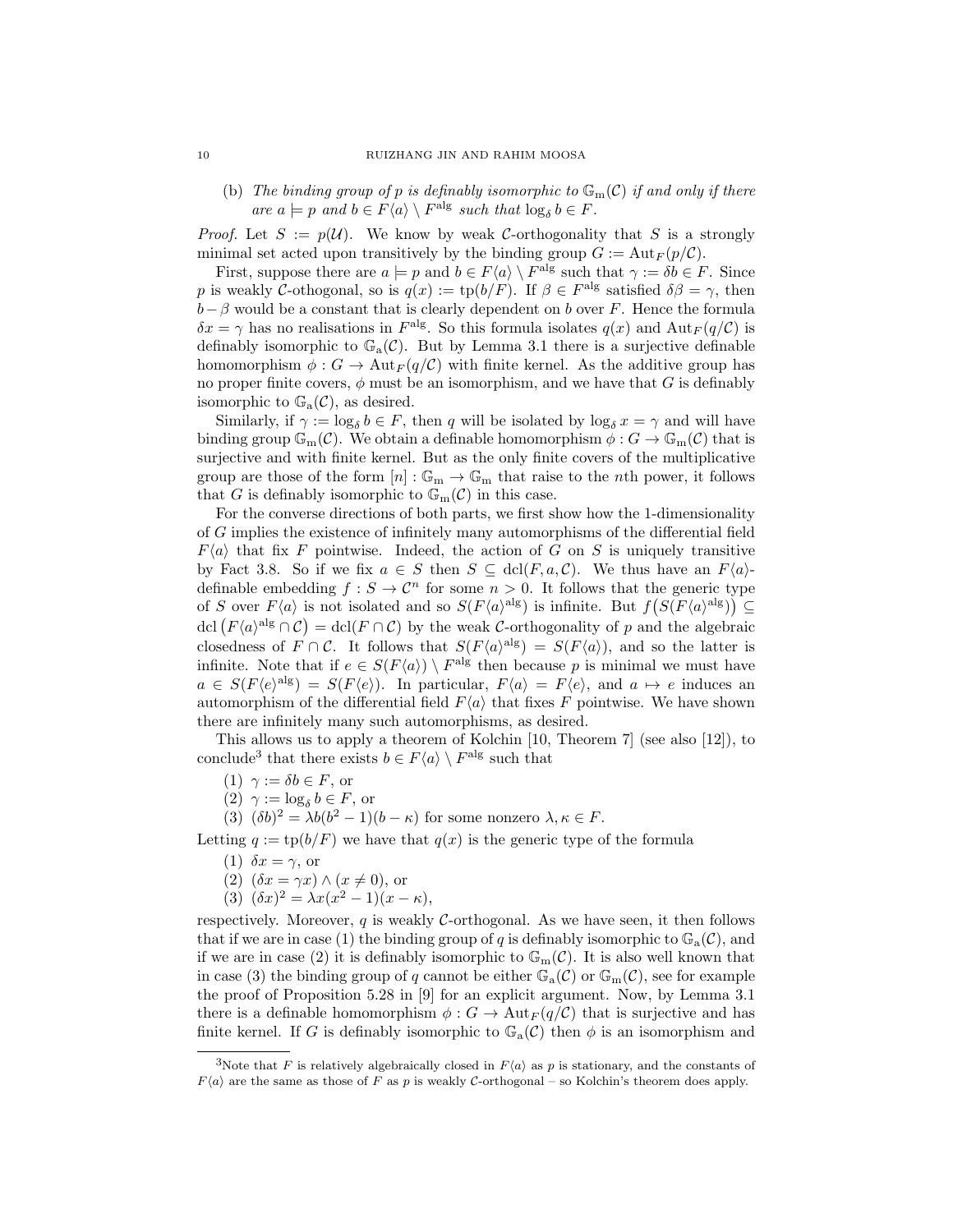so Aut<sub>F</sub>(q/C) is also  $\mathbb{G}_{\rm a}(\mathcal{C})$  and we are in case (1). Similarly, if G is  $\mathbb{G}_{\rm m}(\mathcal{C})$  then so is  $\text{Aut}_F(q/\mathcal{C})$  and we are in case (2).

Next we point out that case (3) of Fact 3.8, where  $PSL_2(\mathcal{C})$  acts on  $\mathbb{P}(\mathcal{C})$  by projective transformations, is realised as a binding group in differentially closed fields. It is the binding group of the equation  $\delta x = f(x)$  where f is the differentially generic degree 2 polynomial. Indeed, this is probably well-known and the following argument follows suggestions to the first author by Anand Pillay.

**Example 4.2.** Fix independent differentially transcendental  $\alpha_0, \alpha_1, \alpha_2$ , and let  $p(z)$  be the generic type of  $\delta z = \alpha_2 z^2 + \alpha_1 z + \alpha_0$  over  $\mathbb{Q}\langle \alpha_1, \alpha_2, \alpha_3 \rangle$ . Then p is C-internal with binding group isomorphic to  $PSL_2(\mathcal{C})$ .

*Proof.* Consider first the generic type  $q(x, y) \in S_2(F)$  of the following system of linear differential equations:  $\begin{cases} x' = \beta_{1,1}x + \beta_{1,2}y \\ y' = \beta_{1,1}x + \beta_{2,2}y \end{cases}$  $y' = \beta_{2,1}x + \beta_{2,2}y$ where the  $\beta_{i,j}$  are independent differentially transcendental elements and  $F := \mathbb{Q}(\beta_{1,1}, \beta_{1,2}, \beta_{2,1}, \beta_{2,2})$ . Then q is Cinternal by linearity. We show that  ${\rm Aut}_F(q/\mathcal{C})$  is isomorphic to  ${\rm GL}_2(\mathcal{C})$ . Fix a pair of independent realisations  $(a_1, b_1), (a_2, b_2)$ , and form the matrix  $V = \begin{pmatrix} a_1 & a_2 \\ b & b_1 \end{pmatrix}$  $b_1$   $b_2$  $\big)$  . For notational convenience, we write that  $V = q^{(2)}$  and that  $\delta V = BV$  where  $B = (\beta_{ij})$ . By genericity of q and independence of the ralisations, the entries of  $V$  form an algebraically independent set of transcendental elements over  $F$ . In particular, V is invertible. Given  $\sigma \in \text{Aut}_F(q/\mathcal{C})$ , we have  $\delta V^{\sigma} = BV^{\sigma}$ . It follows that  $M_{\sigma} := V^{-1}V^{\sigma} \in GL_2(\mathcal{C})$ , and that  $\sigma \mapsto M_{\sigma}$  is a homomorphism from  $Aut_F(q/\mathcal{C})$  to  $GL_2(\mathcal{C})$  defined over  $F(V) := F(a_1, b_1, a_2, b_2)$ . It is injective because the columns of  $V$  form a basis for the solution set to the linear differential system over C, and so if  $V^{\sigma} = V$  then  $\sigma = id$ . So much is true for any  $2 \times 2$  system of linear differential equations. For surjectivity we will use the differentially-generic choice of the entries of B. Namley, since  $B = (\delta V) V^{-1}$ , the entries of V are also independent differential transcendentals, and so  $q^{(2)}$  is weakly C-orthogonal. In particular, if  $M \in GL_2(\mathcal{C})$  is arbitrary then V is independent of M over F, and so the columns of  $W := VM$ , which are clearly solutions to the linear differential system, are in fact independent generic solutions. That is,  $W \models q^{(2)}$ . By weak C-orthogonality again,  $W = V^{\sigma}$  for some  $\sigma \in Aut_F(q/\mathcal{C})$ , and hence  $M = M_{\sigma}$ . This completes the proof that  $\text{Aut}_F(q/\mathcal{C})$  is isomorphic to  $\text{GL}_2(\mathcal{C})$ .

Now, consider  $(a, b) \models q$ , set  $e := \frac{a}{b}$ , and let  $p(z) := \text{tp}(e/F)$ . A direct computation shows that

$$
\delta e = -\beta_{2,1}e^2 + (\beta_{1,1} - \beta_{2,2})e + \beta_{1,2}.
$$

Setting  $\alpha_0 := \beta_{1,2}, \alpha_1 := \beta_{1,1} - \beta_{2,2}$ , and  $\alpha_2 := -\beta_{2,1}$ , we have that  $p(z)$  is the generic type of  $\delta z = \alpha_2 z^2 + \alpha_1 z + \alpha_0$  over F, and  $\{\alpha_0, \alpha_1, \alpha_2\}$  are independent differentially transcendental elements. By Lemma 3.1 we have an induced F-definable surjective homomorphism  $\phi: \text{Aut}_F(q/\mathcal{C}) \to \text{Aut}_F(p/\mathcal{C})$ .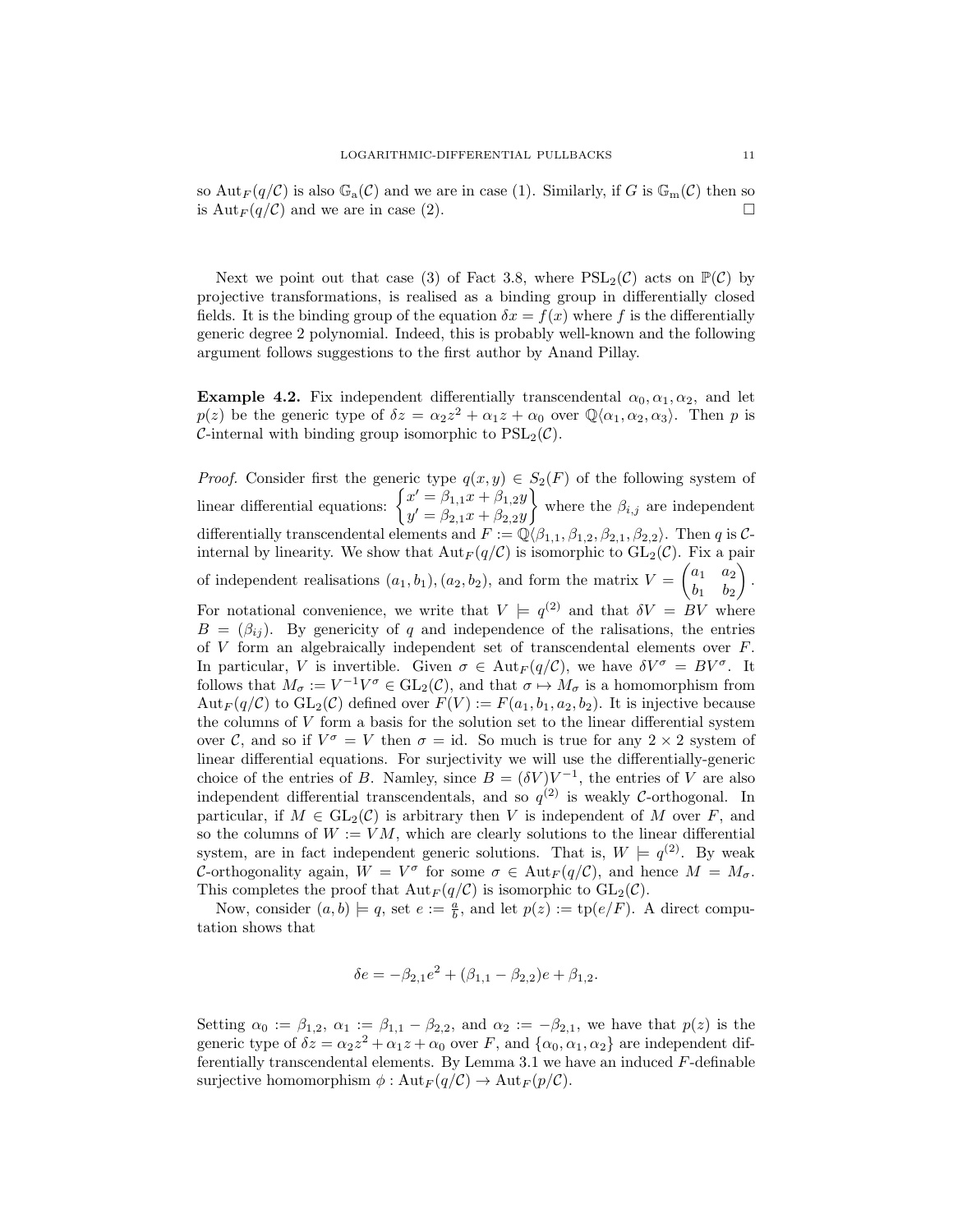It is clear that under the identification of  $\text{Aut}_F(q/\mathcal{C})$  with  $\text{GL}_2(\mathcal{C})$  given above,  $\mathbb{G}_{m}(\mathcal{C}) \subseteq \ker(\phi)$ . For the reverse containment, suppose  $\sigma \in \ker(\phi)$ . Then

$$
\delta\left(\frac{\sigma(a)}{a}\right) = \frac{a(\beta_{1,1}\sigma(a) + \beta_{1,2}\sigma(b)) - \sigma(a)(\beta_{1,1}a + \beta_{1,2}b)}{a^2}
$$

$$
= \frac{\beta_{1,2}(a\sigma(b) - \sigma(a)b)}{a^2}
$$

$$
= 0 \qquad \text{since } \sigma\left(\frac{a}{b}\right) = \frac{a}{b}.
$$

Hence  $\sigma(a) = ca$  for some constant  $c \in \mathcal{C}$ . Since  $\sigma\left(\frac{a}{b}\right) = \frac{a}{b}$ , we have  $\sigma(b) = cb$  as well. In principle, this constant c may depend on the choice of  $(a, b)$ . So let  $c_1, c_2 \in \mathcal{C}$ be such that  $\sigma(a_1, b_1) = c_1(a_1, b_1)$  and  $\sigma(a_2, b_2) = c_2(a_2, b_2)$ , where  $(a_1, b_1), (a_2, b_2)$ are the independent realisations of q chosen before. Then  $(a_1 + a_2, b_1 + b_2) \models q$  as well, and we get  $\sigma(a_1+a_2, b_1+b_2) = d(a_1+a_2, b_1+b_2)$  for some  $d \in \mathcal{C}$ . The C-linear independence of  $(a_1, b_1), (a_2, b_2)$  implies that  $d = c_1 = c_2$ . Hence,  $V^{\sigma} = d \begin{pmatrix} a_1 & a_2 \\ b & b_1 \end{pmatrix}$  $b_1$   $b_2$  $\setminus$ and so  $M_{\sigma} = V^{-1}V^{\sigma} = \begin{pmatrix} d & 0 \\ 0 & d \end{pmatrix}$  $0 \quad d$  $\mathcal{C}(\mathcal{C}) = \mathbb{G}_{\mathrm{m}}(\mathcal{C}).$  We have shown that ker $(\phi) = \mathbb{G}_{\mathrm{m}}(\mathcal{C}).$ It follows  $Aut_F(p/\mathcal{C})$  is isomorphic to  $PSL_2(\mathcal{C})$ , as desired.

Fix a differential field F and a minimal type  $p \in S_1(F)$  that is C-internal and has a 3-dimensional binding group. By the above example such an  $F$  and  $p$  exist.

**Proposition 4.3.** Suppose  $(a_1, a_2, a_3) \models p^{(3)}$ . There exists an extension F' of F by constants and  $v \in F' \langle a_1, a_2, a_3 \rangle \setminus F' \langle a_1 \rangle^{\text{alg}}$  such that  $\log_{\delta} v \in F' \langle a_1 \rangle$ .

*Proof.* Let q be the nonforking extension of p to  $F(a_1)$ , and let  $G = \text{Aut}_{F(a_1)}(q/\mathcal{C})$ be the binding group of q. Since  $p^{(2)}$  is weakly orthogonal to C we get that q is weakly orthogonal to C, and hence  $q^{\mathcal{U}}$  is a strongly minimal set that is acted upon transitively by G. Since  $p^{(3)}$  is weakly orthogonal to C but  $p^{(4)}$  is not (by 3.5), we have that  $q^{(2)}$  is weakly orthogonal to C but  $q^{(3)}$  is not. Lemma 3.4 applied to q thus implies that dim  $G = 2$ .

Now, Fact 3.8 tells us that the action of G on  $q^{\mathcal{U}}$  is definably isomorphic to  $\mathbb{G}_{m}(\mathcal{C}) \ltimes \mathbb{G}_{a}(\mathcal{C})$  acting on C by affine transformations. As this action is sharply 2transitive, we have that G acts regularly on the set of realisations of  $q^{(2)}$ . Moreover, we have a normal definable subgroup L of G such that  $G/L$  is definably isomorphic to  $\mathbb{G}_{\mathrm{m}}(\mathcal{C})$ . In principle the parameters from L could come from anywhere. But as L is normal, Lemma 3.3 applies to  $q^{(2)}$  to give us that L is defined over  $F\langle a_1 \rangle \cup C$ .

Let F' be an extension of F by constants such that  $F' \cap C$  is algebraically closed and L is defined over  $K := F'(a_1)$ . Let r be the nonforking extension of  $q^{(2)}$  to K. Because  $q^{(2)}$  is weakly orthogonal to C, we have that  $r = \text{tp}(a_2, a_3/K)$  is implied by  $q^{(2)}$ . Hence  $G = \text{Aut}_K(r/\mathcal{C})$  and it acts regularly on  $r^{\mathcal{U}}$ . As L is a K-definable subgroup of G, Lemma 3.2 applies to r, and we get  $e \in K\langle a_2, a_3 \rangle$  such that the binding group of tp $(e/K)$  is  $G/L = \mathbb{G}_{m}(\mathcal{C})$ . Lemma 4.1(b) applies<sup>4</sup> to tp $(e/K)$ and there must exist  $v \in K\langle e \rangle \setminus K^{\text{alg}}$  such that  $\log_{\delta} v \in K$ . As  $K = F' \langle a_1 \rangle^{\text{alg}}$  and  $K\langle e \rangle \subseteq F'\langle a_1, a_2, a_3 \rangle$ , this proves the proposition.

<sup>&</sup>lt;sup>4</sup>Note that by weak C-orthgonality of p the constants of K are those of  $F'$  and hence algebraically closed.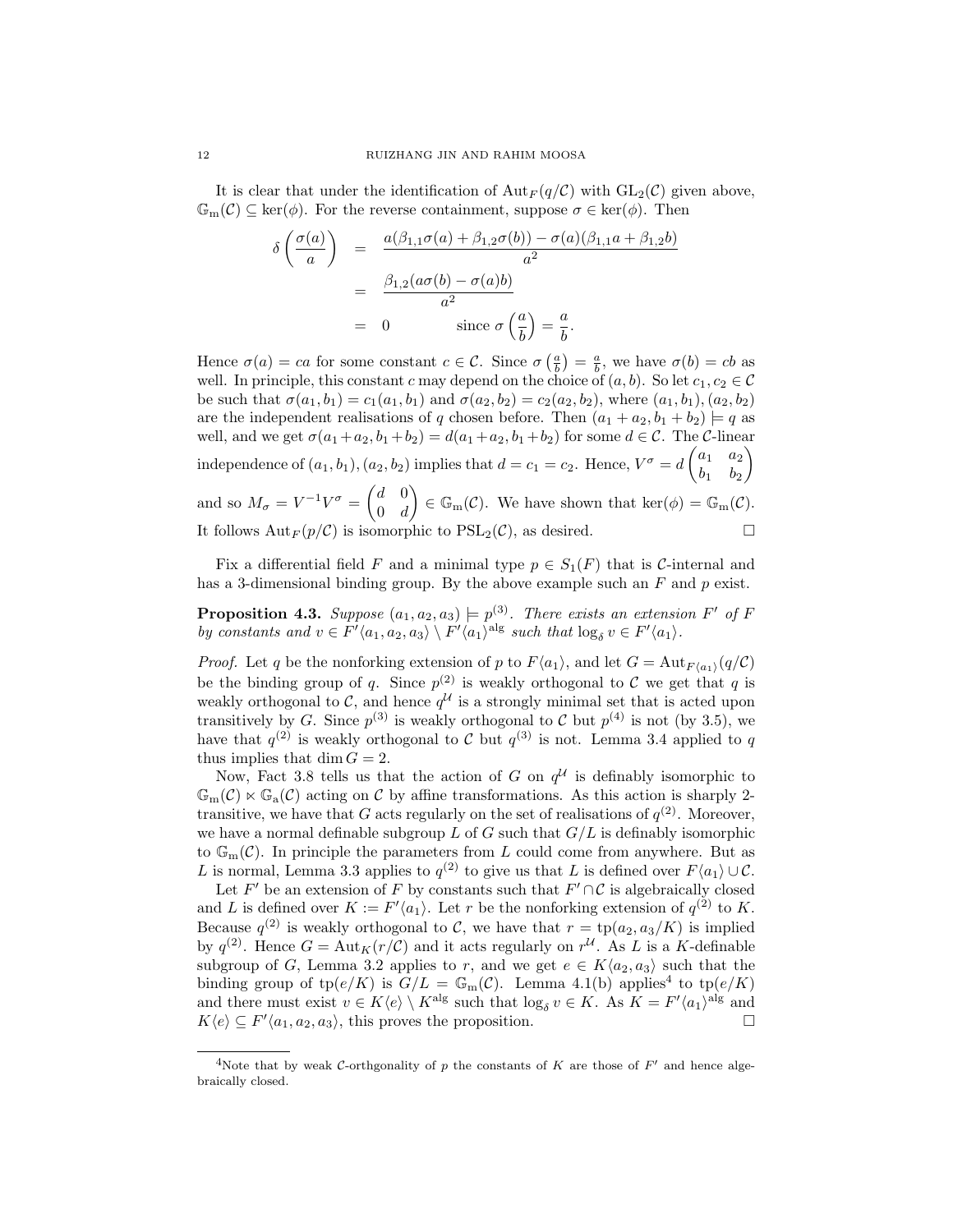We can now produce a  $\mathcal{C}\text{-internal minimal 1-type whose logarithmic-differential}$ pullback is C-internal but does not split. Namely, with notation as in the proposition, set  $b := \log_{\delta} v$  and consider  $p' := \text{tp}(b/F')$ . Then b is in the definable closoure of  $a_1$  over F', and hence p' is minimal and C-internal. The logarithmicdifferential pullback  $\log_{\delta}^{-1}(p') = \text{tp}(v/F')$  is also C-internal as  $v \in F'(a_1, a_2, a_3)$ . If  $\log_{\delta}^{-1}(p')$  splits then we can factor some nontrivial integer power of v in  $\mathbb{G}_{\mathrm{m}}$  as  $v^k = w_1 w_2$  where  $w_1 \in F' \langle b \rangle$  and  $\log_{\delta} w_2 \in F'$ . It follows that  $w_2 \in F' \langle v \rangle$ , and so  $r := \text{tp}(w_2/F')$  is C-internal. Note that if  $w_2 \in F'$  alg, then as  $w_1 \in F' \langle b \rangle \subseteq F' \langle a_1 \rangle$ , we would have  $v \in F'(a_1)^{\text{alg}}$ . As that is not the case, we must have  $w_2 \notin F'^{\text{alg}}$ . So Lemma 4.1(b) implies that  ${\rm Aut}_{F'}(r/\mathcal{C})$  is definably isomorphic to  $\mathbb{G}_{\rm m}(\mathcal{C})$ . But there is a surjective F'-definable homomorphism  $\mathrm{Aut}_{F'}\left(\log_{\delta}^{-1}(p')/C\right) \to \mathrm{Aut}_{F'}(r/C)$  by Lemma 3.1. That is,  $Aut_{F'}\left( \log_{\delta}^{-1}(p')/\mathcal{C} \right)$  has  $\mathbb{G}_{\mathrm{m}}(\mathcal{C})$  as a definable quotient. On the other hand,  $v \in F'(a_1, a_2, a_3)$  implies that  ${\rm Aut}_{F'}(\log_\delta^{-1}(p')/C)$  is in turn a definable quotient of  ${\rm Aut}_{F'}(p^{(3)}|_{F'}/\mathcal{C}) = {\rm Aut}_F(p/\mathcal{C}),$  where the last equality uses the weak C-orthogonality of  $p^{(3)}$  and the fact that  $F'$  is an extension of F by constants. We have shown that  $\mathbb{G}_{m}(\mathcal{C})$  is a definable quotient of  ${\rm Aut}_F(p/\mathcal{C})$ . But this is impossible as  $Aut_F(p/\mathcal{C})$  is definably isomorphic to  $PSL_2(\mathcal{C})$  by Fact 3.8. So  $\log_{\delta}^{-1}(p')$  does not split.

We have established the following.

**Theorem 4.4.** For any differential field F and minimal C-internal type  $p \in S_1(F)$ with  ${\rm Aut}_F(p/\mathcal{C})$  3-dimensional, there exists a minimal 1-type p', in the definable closure of a nonforking extension of p, such that  $\log_6^{-1}(p')$  is C-internal but does not split. Moreover, such p and F exist.

## 5. Dimension not 3

We know by Fact 3.8 that a minimal  $C$ -internal type has binding group of dimension at most 3. We have already considered the case of dimension 3. What remains is to consider the remaining three possibilities.

5.1. The dimension 2 case. Fix a differential field  $F$ . In this section we consider minimal C-internal types  $p \in S_1(F)$  with 2-dimensional binding groups. We will show that in that case, if  $\log_{\delta}^{-1}(p)$  is almost *C*-internal then it splits.

We begin with a general lemma about dependence over logarithmic derivatives.

**Lemma 5.1.** Suppose  $(u_1, \ldots, u_n)$  is a sequence of nonzero elements, and  $a_i :=$  $\log_{\delta} u_i$  for  $i = 1, \ldots, n$ . If the elements  $u_1, \ldots, u_n$  are field-theoretically algebraically dependent over  $\operatorname{acl}(F, \mathcal{C}, a_1, \ldots, a_n)$  then they are multiplicatively dependent. That is, for some  $e \in \text{acl}(F, \mathcal{C}, a_1, \ldots, a_n)$  and integers  $\rho_1, \ldots, \rho_n$  not all zero,  $eu_1^{\rho_1} \cdots u_n^{\rho_n} = 1.$ 

*Proof.* Let  $u := (u_1, \ldots, u_n)$  and  $a := (a_1, \ldots, a_n)$ . Let  $P(x)$  be a nonzero polynomial over  $\text{acl}(F,\mathcal{C},a)$  in variables  $x=(x_1,\ldots,x_n)$  such that  $P(u)=0$ , and which has the minimum number of terms among all nonzero polynomials over  $\text{acl}(F,\mathcal{C},a)$ with this property. Write  $P(x)$  in multi-index notation as  $P(x) = \sum$ η∈I  $e_{\eta}x^{\eta}$  where

the  $e_{\eta}$  are nonzero elements of acl $(F, \mathcal{C}, a)$ . Since

$$
\log_{\delta}(u^{\eta}) = \eta_1 a_1 + \cdots + \eta_n a_n =: \eta \cdot a,
$$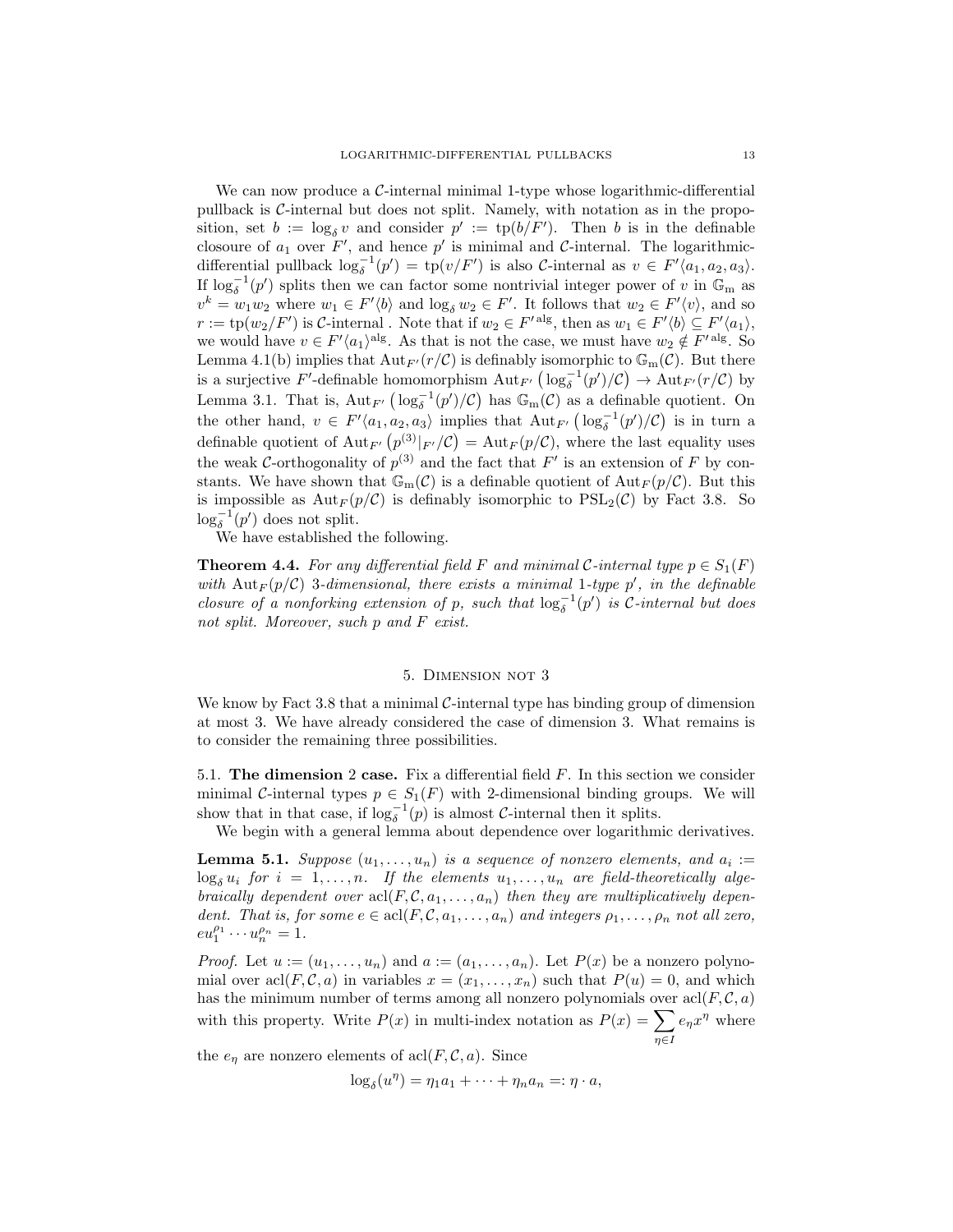we compute

$$
\delta P(u) = \sum_{\eta \in I} ((\delta e_{\eta})u^{\eta} + e_{\eta} \delta(u^{\eta}))
$$
  
= 
$$
\sum_{\eta \in I} ((\log_{\delta} e_{\eta})e_{\eta}u^{\eta} + e_{\eta} \log_{\delta}(u^{\eta})u^{\eta})
$$
  
= 
$$
\sum_{\eta \in I} (\log_{\delta} e_{\eta} + \eta \cdot a)e_{\eta}u^{\eta}.
$$

Now fix  $\nu \in I$ . Then, as  $P(u) = 0$ ,

$$
0 = (\log_{\delta} e_{\nu} + \nu \cdot a)P(u) - \delta P(u)
$$
  
= 
$$
\sum_{\eta \in I} ((\log_{\delta} e_{\nu} + \nu \cdot a) - (\log_{\delta} e_{\eta} + \eta \cdot a))e_{\eta}u^{\eta}
$$

and  $Q(x) := \sum$  $\eta{\in}I$  $((\log_{\delta} e_{\nu} + \nu \cdot a) - (\log_{\delta} e_{\eta} + \eta \cdot a))e_{\eta}x^{\eta}$  is a polynomial over

acl $(F, \mathcal{C}, a)$  with at least one less term than  $P(x)$ . By minimality,  $Q(x) = 0$ . That is,  $(\log_{\delta} e_{\nu} + \nu \cdot a) = (\log_{\delta} e_{\eta} + \eta \cdot a)$  for all  $\eta \in I$ . In other words,  $\log_{\delta} (e_{\nu} u^{\nu}) = \log_{\delta} (e_{\eta} u^{\eta})$ for all  $\eta, \nu \in I$ . Note that  $|I| > 1$  since each  $u_i$  is nonzero as are the  $e_{\eta}$  for  $\eta \in I$ . Fixing distinct  $\eta, \nu \in I$ , let  $c \in \mathcal{C}$  be such that  $e_{\nu}u^{\nu} = ce_{\eta}u^{\eta}$ . Letting  $\rho := \nu - \eta$ and  $e := \frac{ce_\eta}{e}$  $\frac{ce_n}{e_\nu}$  we have that  $eu^\rho = 1$ , as desired.

**Proposition 5.2.** Suppose  $p \in S_1(F)$  is a minimal type such that  $p^{(3)}$  is not weakly C-orthogonal and  $\log_{\delta}^{-1}(p)$  is almost C-internal. Let  $(a_1, a_2) \models p^{(2)}$ . There exist  $w \in F\langle a_1, a_2 \rangle$  and a nonzero integer k such that  $\log_{\delta} w = k(a_2 - a_1)$ .

*Proof.* Extend  $(a_1, a_2)$  to a Morley sequence  $(a_i : i \geq 1)$  in p and consider a Morley sequence  $(u_i : i \ge 1)$  in  $\log_{\delta}^{-1}(p)$  such that  $\log_{\delta} u_i = a_i$  for all i.

Since  $\log_{\delta}^{-1}(p)$  is almost C-internal, by Lemma 3.7 there is some  $n > 0$  such that  $u_1 \in \text{acl}(F, \mathcal{C}, u_2, \ldots, u_n)$ . Since each  $\delta u_i = a_i u_i$ , this means that  $u_1$  is in the fieldtheoretic algebraic closure of  $\{u_2, \ldots, u_n\}$  over  $\operatorname{acl}(F, \mathcal{C}, a_1, \ldots, a_n)$ . Lemma 5.1 therefore applies and we have  $e \in \text{acl}(F, \mathcal{C}, a_1, \ldots, a_n)$  and integers  $\rho_1, \ldots, \rho_n$  that are not all zero, such that  $eu_1^{\rho_1} \cdots u_n^{\rho_n} = 1$ .

Without loss of generality, we may assume that  $\rho_1 \neq 0$  and set  $k := \rho_1$ . Let  $\sigma, \tau \in \mathrm{Aut}_F(\mathcal{U})$  be such that

$$
\sigma(u_1, u_2, \dots, u_n) = (u_1, u_3, u_4, \dots, u_{n+1})
$$

and

 $\tau(u_1, u_2, \ldots, u_n) = (u_2, u_3, u_4, \ldots, u_{n+1}).$ 

Applying  $\sigma$  and  $\tau$  to the identity  $eu_1^{\rho_1} \cdots u_n^{\rho_n} = 1$ , we get that

$$
\sigma(e)u_1^k\prod_{i=2}^n u_{i+1}^{\rho_i}=1
$$

and

$$
\tau(e)u_2^k\prod_{i=2}^nu_{i+1}^{\rho_i}=1.
$$

Hence  $\alpha u_1^k = u_2^k$  where  $\alpha := \frac{\sigma(e)}{\tau(e)}$  $\frac{\sigma(e)}{\tau(e)}$ . But we also have

$$
\sigma(a_1, a_2, \ldots, a_n) = (a_1, a_3, a_4, \ldots, a_{n+1})
$$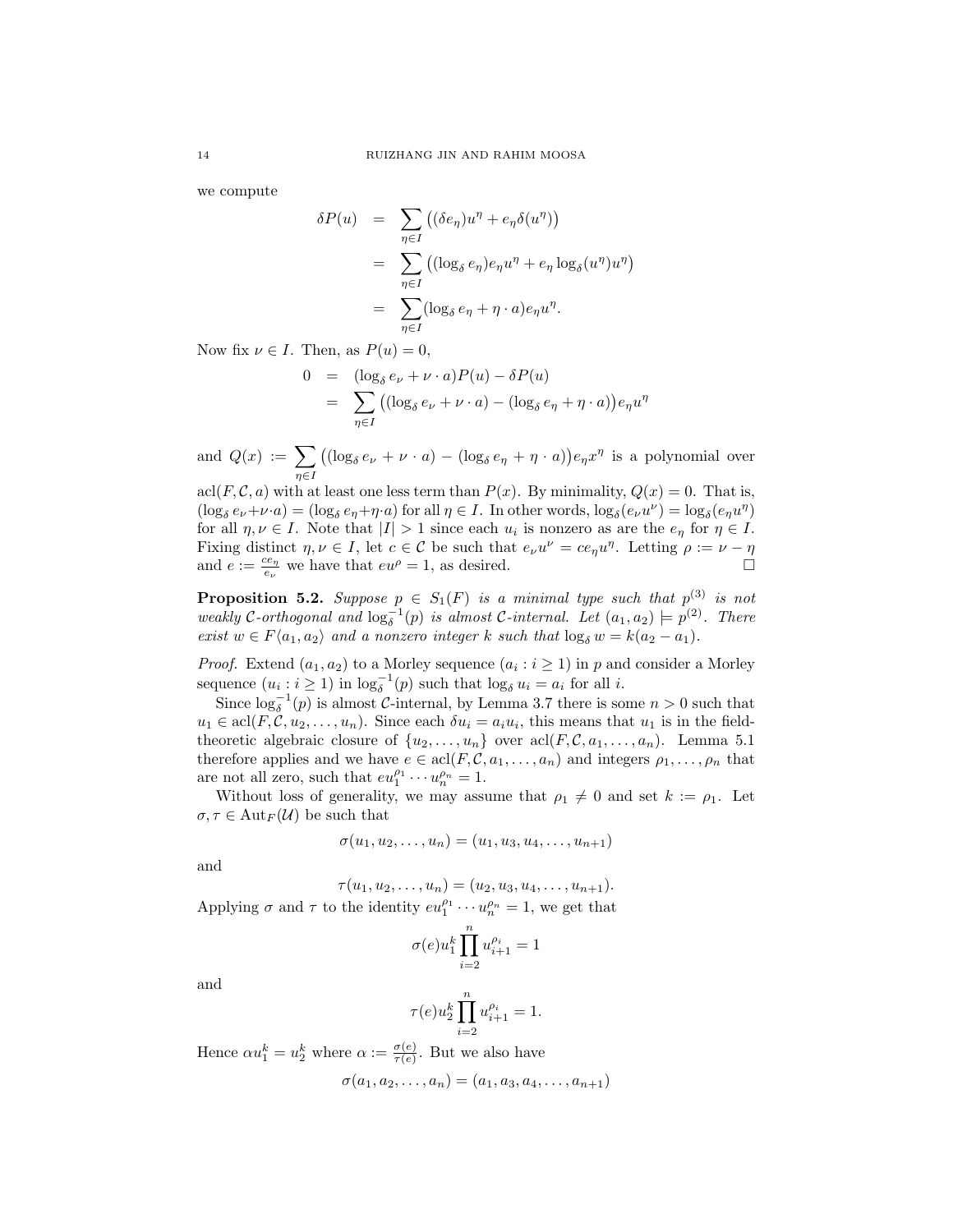and

# $\tau(a_1, a_2, \ldots, a_n) = (a_2, a_3, a_4, \ldots, a_{n+1})$

so that  $\alpha \in \text{acl}(F, \mathcal{C}, a_1, \ldots, a_{n+1})$ . We are given that  $p^{(3)}$  is not weakly  $\mathcal{C}\text{-orthogonal}$ , so by minimality  $a_3 \in \text{acl}(F, \mathcal{C}, a_1, a_2)$ . By indiscernibility, the same holds for all  $a_m$  with  $m \geq 3$ . Hence  $\alpha \in \text{acl}(F, \mathcal{C}, a_1, a_2)$ . And we have  $\log_{\delta} \alpha = k(a_2 - a_1)$ . It remains only to push  $\alpha$  down into  $F\langle a_1, a_2 \rangle$ 

Let  $\beta$  be the product of all the distinct  $(F, \mathcal{C}, a_1, a_2)$ -conjugates of  $\alpha$ . Then  $\beta \in \text{dcl}(F, \mathcal{C}, a_1, a_2)$  and  $\log_{\delta}(\beta) = nk(a_2 - a_1)$  where  $n \geq 1$  is the number of distinct conjugates. Write  $\beta = h(c)$  where  $h(z) \in F\langle a_1, a_2 \rangle(z)$  and c is a tuple of constants. Then c is a solution to  $\log_{\delta} h(z) = nk(a_2 - a_1)$ , and so by Lemma 3.10 there must be a solution with co-ordinates in  $F\langle a_1, a_2 \rangle^{\text{alg}} \cap C$ , say  $c'$ . So  $h(c') \in F\langle a_1, a_2 \rangle^{\text{alg}}$ and  $\log_{\delta}(h(c')) = nk(a_2 - a_1)$ . Now, letting w be the product of the  $F\langle a_1, a_2 \rangle$ conjugates of  $h(c')$ , then  $w \in F\langle a_1, a_2 \rangle$  and  $\log_{\delta}(w) = mnk(a_2 - a_1)$  where  $m \ge 1$ is the number of distinct  $F\langle a_1, a_2 \rangle$ -conjugates of  $h(c')$ . That is, w along with the nonzero integer  $mnk$  witnesses the truth of the proposition.  $\square$ 

**Theorem 5.3.** Suppose F is an algebraically closed differential field and  $p \in S_1(F)$ is a minimal C-internal type whose binding group is 2-dimensional. If  $\log_{\delta}^{-1}(p)$  is almost C-internal then it splits.

*Proof.* Our strategy is to show that for some nonzero integer k and some  $\delta$ -rational function h over F, if  $a \models p$  then  $ka + \log_{\delta} h(a) \in F$ . From this a splitting would follow: Let  $u \models \log_{\delta}^{-1}(p)$  with  $a = \log_{\delta}(u)$ . Set  $w_1 := \frac{1}{b(n)}$  $\frac{1}{h(a)}$  and  $w_2 := u^k h(a)$ . Then  $u^k = w_1 w_2$ ,  $w_1 \in F\langle a \rangle$ , and  $\log_\delta(w_2) = ka + \log_\delta h(a) \in F$ , witnessing the splitting of  $\log_{\delta}^{-1}(p)$ .

Since the binding group  $G := \text{Aut}_F(p/\mathcal{C})$  is 2-dimensional, it follows from Fact 3.8 that there is a definable field structure, say  $\mathcal{K}$ , on  $p(\mathcal{U})$ , induced by a definable bijection with  $\mathcal{C}$ , and that with respect to this field structure the action of G is that of  $\mathbb{G}_{m}(\mathcal{K}) \ltimes \mathbb{G}_{a}(\mathcal{K})$  acting by affine linear transformations. Note that the action is 2-transitive. Hence, in particular, if  $a_1 \neq a_2$  realise p then  $(a_1, a_2) \models p^{(2)}$ .

Fix  $(a_1, a_2) \models p^{(2)}$ . By Proposition 5.2 there exist a nonzero integer k and  $\delta$ rational function  $g(x, y)$  over F such that  $\log_{\delta} g(a_1, a_2) = k(a_2 - a_1)$ . Replacing  $g(x, y)$  by  $\frac{g(x, y)}{g(y, x)}$ , and k by 2k, we may assume that  $g(a_1, a_2) = g(a_2, a_1)^{-1}$ .

Consider now the element  $\sigma \in G$  which is the affine linear transformation that translates by " $a_2 - a_1$ " – here the translation and subtraction is in the sense of the field K. Note that  $\sigma(a_1) = a_2$ . Extend  $(a_1, a_2)$  to an infinite sequence by setting  $a_{\ell+1} := \sigma^{\ell} a_1$  for all  $\ell \geq 1$ . Note that as the elements in this sequence are all distinct (as  $a_1 \neq a_2$ ), we have that  $(a_i, a_j) \models p^{(2)}$  for all  $i \neq j$ . For notational convenience, let us write  $g_{i,j} := g(a_i, a_j)$ . In particular, for all  $\ell > 2$ ,  $g_{1,2}g_{2,\ell}g_{\ell,1}$  is a constant since it has logarithmic derivative zero.

We claim that in fact  $g_{1,2}g_{2,\ell}g_{\ell,1} = \pm 1$ . Observe that  $g_{1,2}g_{2,3} \cdots g_{\ell-1,\ell}g_{\ell,1} \in \mathcal{C}$ for all  $\ell > 2$  as well. Hence it is fixed by  $\sigma$  and we get

$$
g_{1,2}g_{2,3}\cdots g_{\ell-1,\ell}g_{\ell,1} = \sigma(g_{1,2}g_{2,3}\cdots g_{\ell-1,\ell}g_{\ell,1})
$$
  
=  $g_{2,3}g_{3,4}\cdots g_{\ell,\ell+1}g_{\ell+1,2}$ 

and so, dividing by  $g_{2,3} \cdots g_{\ell-1,\ell}$ , we get  $g_{1,2}g_{\ell,1} = g_{\ell,\ell+1}g_{\ell+1,2}$ , and so,

(2) 
$$
g_{1,2}g_{2,\ell}g_{\ell,1} = g_{2,\ell}g_{\ell,\ell+1}g_{\ell+1,2}.
$$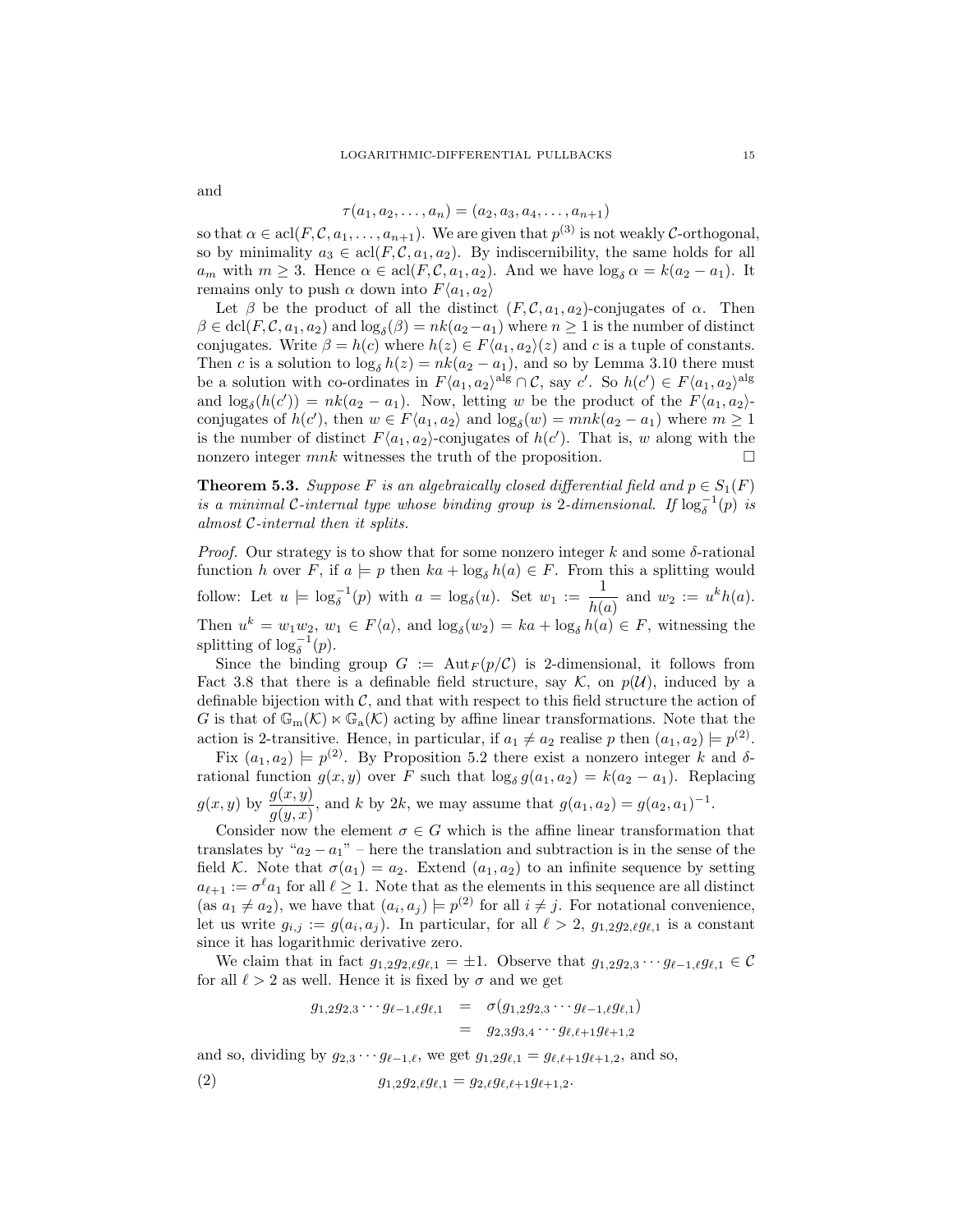On the other hand, let  $\tau \in G$  be the affine linear transformation

$$
x \mapsto -x + \ell a_2 - (\ell - 2)a_1
$$

where again the linear operations here are in the sense of the field  $K$ . Then we see that  $\tau$  swaps  $a_1$  with  $a_{\ell+1}$ , and swaps  $a_2$  with  $a_{\ell}$ . So applying  $\tau$  to the constant  $g_{1,2}g_{2,\ell}g_{\ell,1}$  we get  $g_{1,2}g_{2,\ell}g_{\ell,1} = g_{\ell+1,\ell}g_{\ell,2}g_{2,\ell+1}$ , and recalling that  $g_{i,j} = g_{j,i}^{-1}$  we deduce that

(3) 
$$
g_{1,2}g_{2,\ell}g_{\ell,1} = (g_{2,\ell}g_{\ell,\ell+1}g_{\ell+1,2})^{-1}
$$

Equations (2) and (3) together imply that  $g_{1,2}g_{2,\ell}g_{\ell,1} = g_{1,2}g_{2,\ell}g_{\ell,1}^{-1}$ , so that

$$
g_{1,2}g_{2,\ell}g_{\ell,1}=\pm 1
$$

for all  $\ell > 2$ , as desired.

We may assume that  $g_{1,2}g_{2,\ell}g_{\ell,1} = 1$  for infinitely many  $\ell > 2$ , as the other case can be handled similarly. That is, infinitely many realisations of  $p$  satisfy

$$
g(a_1, a_2)g(a_2, x)g(x, a_1) = 1.
$$

By minimality, the generic realisation over  $F\langle a_1, a_2 \rangle$  satisfies it too. That is, renaming  $a_3$ , if we take  $(a_1, a_2, a_3) \models p^{(3)}$  then  $g(a_1, a_2)g(a_2, a_3)g(a_3, a_1) = 1$ .

Since  $g(a_3, a_1)^{-1} = g(a_1, a_3)$ , we get that  $g(a_1, a_2) = \frac{g(a_1, a_3)}{g(a_2, a_3)}$ . Now, p being minimal and almost C-internal, it is of order one, and hence, for  $i = 1, 2$ , we can write  $g(a_i, a_3) = H_i(a_3, \delta a_3)$  where  $H_i(y, z)$  is a rational function over  $F\langle a_i \rangle$ . That is,  $(a_3, \delta a_3)$  is a solution to the algebraic equation

(4) 
$$
g(a_1, a_2) = \frac{H_1(y, z)}{H_2(y, z)}
$$

over  $F\langle a_1, a_2 \rangle$ . The algebraic locus of  $(a_3, \delta a_3)$  over F is a plane curve C, and it agrees with the algebraic locus over  $F\langle a_1, a_2 \rangle$  (as  $a_3$  is generic over  $F\langle a_1, a_2 \rangle$ ). Hence all but finitely many points on  $C$  are solutions to  $(4)$ . In particular, as  $F$  is algebraically closed and C is defined over  $F$ , there is an  $F$ -point of C, say  $(u, v)$ , satisfying (4). Writing  $H_i(u, v) = h_i(a_i)$  for some  $\delta$ -rational function  $h_i$ over F, we have that  $g(a_1, a_2) = \frac{h_1(a_1)}{h_2(a_2)}$ . By total indiscernibility we have also

 $g(a_2, a_1) = \frac{h_1(a_2)}{h_2(a_1)}$ . But then,  $g(a_1, a_2)^2 = g(a_1, a_2)g(a_2, a_1)^{-1}$  $= \frac{h_1(a_1)h_2(a_1)}{h_1(a_1)h_2(a_1)}$  $\frac{h_1(\alpha_1)h_2(\alpha_1)}{h_2(a_2)h_1(a_2)}$ .

Letting  $h = h_1 h_2$  and taking logarithmic derivatives we get

$$
2k(a_2 - a_1) = \log_{\delta} h(a_1) - \log_{\delta} h(a_2),
$$

and hence  $2ka_2 + \log_\delta h(a_2) = 2ka_1 + \log_\delta h(a_1)$ . As  $a_1, a_2$  are independent over F, this element must be in F. That is,  $2ka + \log_{\delta} h(a) \in F$  for all  $a \models p$ . As explained in the first paragraph of the proof, this implies that  $\log_{\delta}^{-1}(p)$  splits.  $□$ 

The following example shows that Theorem 5.3 is not vacuous.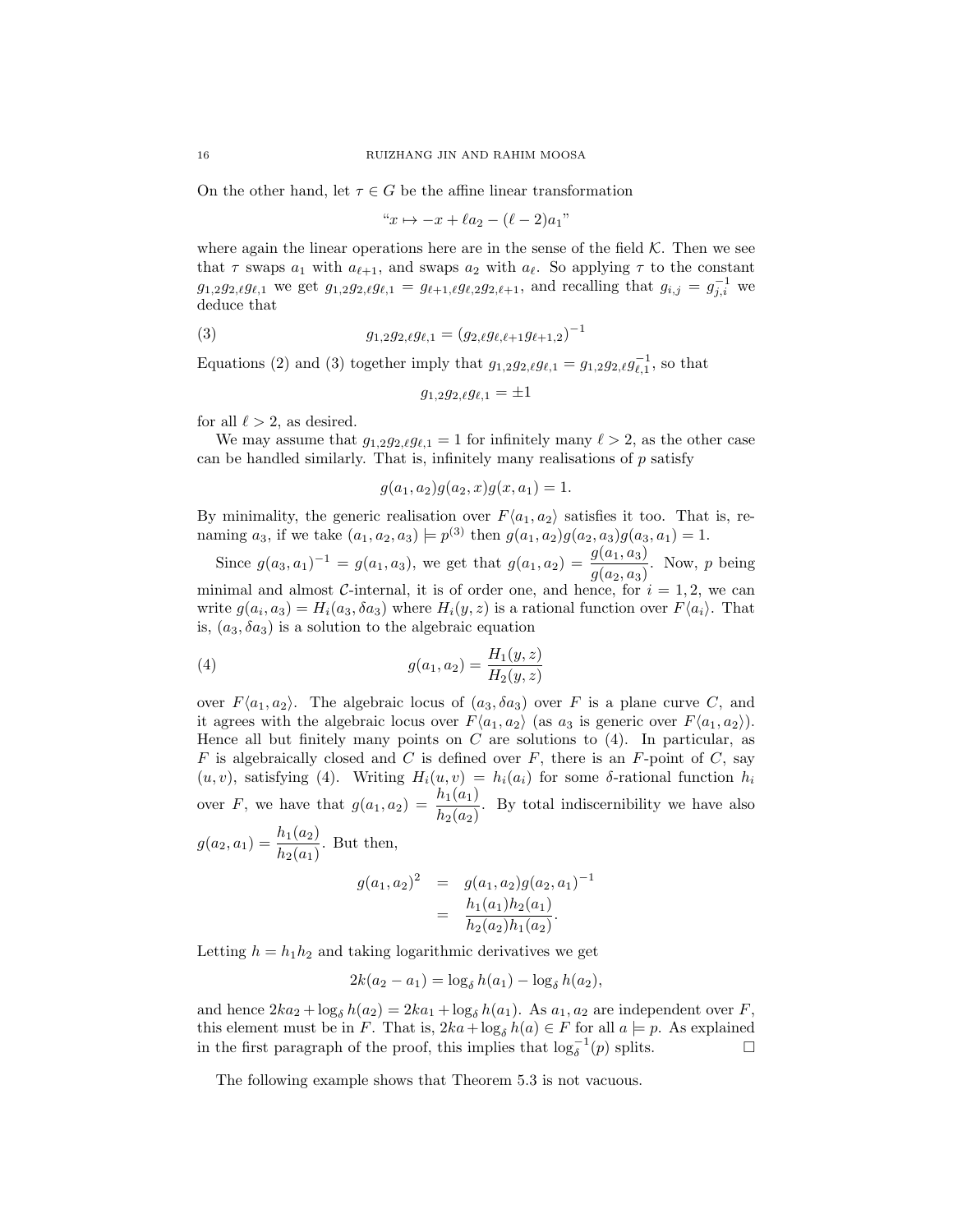**Example 5.4.** Let  $F = \mathbb{Q}(t)^{alg}$  where  $\delta t = 1$ . Consider  $\delta x = tx + 1$  and let p be the generic type of this equation over F. Then p is a minimal C-internal type whose binding group is 2-dimensional.

*Proof.* Any equation of the form  $\delta x = ax + b$  with  $a, b \in F$ , being an (inhomogeneous) linear equation of order 1, has generic type minimal and  $\mathcal{C}\text{-internal}$ . Now, if the equation has no solution in  $F$ , its binding group will be the semidirect product of the binding group of the associated linear homogeneous equation  $\delta x = ax$  with  $\mathbb{G}_{a}(\mathcal{C})$ . Indeed, see [9, §5.4] for a direct computation, but it also follows from differential Galois theory – see for example the proof of Proposition 2.1 of [2]. In our case, the homogeneous equation  $\delta x = tx$  has binding group  $\mathbb{G}_{\mathrm{m}}(\mathcal{C})$ . So it suffices to show that  $\delta x = tx + 1$  has no solutions in F, as then  $Aut_F(p/C) = \mathbb{G}_m(C) \ltimes \mathbb{G}_a(C)$ .

Suppose  $\gamma \in F$  is a solution. Let  $\epsilon$  be the sum of the conjugates of  $\gamma$  over  $\mathbb{Q}^{\text{alg}}(t)$ . Then  $\epsilon = f(t)$  for some rational function f over  $\mathbb{Q}^{alg}$ , and  $f'(t) = tf(t) + \ell$ . Writing  $f(t) = \frac{P(t)}{Q(t)}$  with  $P, Q \in \mathbb{Q}^{\text{alg}}[t]$  coprime, a straightforward degree computation shows that Q must be nonconstant. On the other hand, computing  $\frac{f'(t)}{f(t)}$  $\frac{f(t)}{f(t)}$  yields

$$
\frac{P'(t)}{P(t)} - \frac{Q'(t)}{Q(t)} = t + \ell \frac{Q(t)}{P(t)}.
$$

But this is impossible as every root of  $Q$  is a (simple) pole of the left-hand side but not a pole of the right.

5.2. The dimension 1 case. In this section we focus on when the binding group is of dimension 1. Under the additional assumption that it is not an elliptic curve, we are able to show that  $\log_{\delta}^{-1}(p)$  being almost C-internal does imply that it splits. This is Theorem 5.8 below. Actually, we work in the slightly more general setting where we drop the assumption that  $p$  is C-internal and instead impose a condition, labelled ( $*$ ) in 5.8, which amounts to saying that p is interalgebraic with a C-internal type whose binding group is either  $\mathbb{G}_{a}(\mathcal{C})$  or  $\mathbb{G}_{m}(\mathcal{C})$ . This increased generality will be used in our intended application, namely for the proof of Theorem B in Section 6.

We begin with the following elementary fact about polynomial algebra.

**Lemma 5.5.** Suppose F is a field and  $g(x, y) \in F(x, y)$  is nonzero. Let  $\hat{g}(x, y) :=$  $g(x, x + y)$  and write  $\hat{g}(x, y) = \frac{\sum_{i=0}^{m} \alpha_i(y) x^i}{\sum_{i=0}^{n} \alpha_i(y)}$  $\frac{\sum_{i=0}^{n} \alpha_i(y)x_i}{\sum_{i=0}^{n} \beta_i(y)x_i}$  with  $\alpha_0, \ldots, \alpha_m, \beta_0, \ldots, \beta_n \in F(y)$ and both  $\alpha_m(y)$  and  $\beta_n(y)$  nonzero. If  $x_1, x_2, x_3$  are indeterminates and  $u_1 :=$  $x_2 - x_1, u_2 := x_3 - x_2, u_3 := x_1 - x_3$ , then

$$
g(x_1, x_2)g(x_2, x_3)g(x_3, x_1) = \frac{\alpha_m(u_1)\alpha_m(u_2)\alpha_m(u_3)(x_1^{3m} + P(x_1))}{\beta_n(u_1)\beta_n(u_2)\beta_n(u_3)(x_1^{3n} + Q(x_1))}
$$

where  $P(x)$  and  $Q(x)$  are polynomials over  $F(u_1, u_2, u_3)$  of degree strictly less than 3m and 3n respectively.

*Proof.* We first claim that  $g(x_1, x_2) = \frac{\alpha_m(u_1)(x_1^m + P_1(x_1))}{a_1(x_1 + P_1(x_1))}$  $\frac{\beta_n(\alpha_1)(x_1 + 1(\alpha_1))}{\beta_n(u_1)(x_1^n + Q_1(x_1))}$  where  $P_1(x)$  and  $Q_1(x)$  are polynomials over  $F(u_1)$  of degree strictly less than m and n respectively.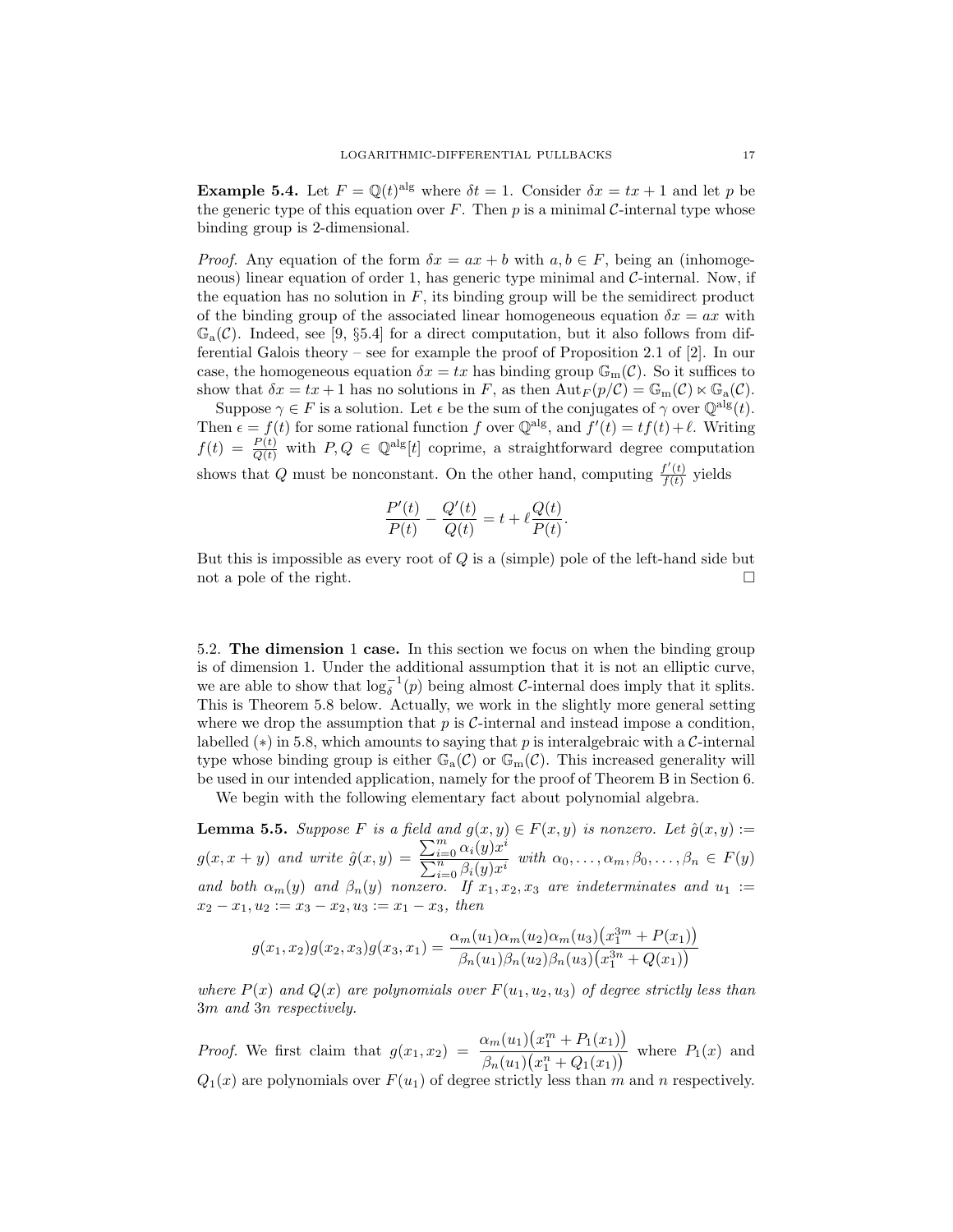Indeed,

$$
g(x_1, x_2) = g(x_1, x_1 + u_1)
$$
  
=  $\hat{g}(x_1, u_1)$   
=  $\frac{\alpha_m(u_1)(x_1^m + \sum_{i=0}^{m-1} \frac{\alpha_i(u_1)}{\alpha_m(u_1)} x_1^i)}{\beta_n(u_1)(x_1^n + \sum_{i=0}^{n-1} \frac{\beta_i(u_1)}{\beta_n(u_1)} x_1^i)}.$ 

Next we claim that  $g(x_2, x_3) = \frac{\alpha_m(u_2)(x_1^m + P_2(x_1))}{a_1(x_2^m + P_3(x_1))}$  $\frac{\partial m(x_2)(x_1 + 2x_1)}{\partial n(u_2)(x_1^n + Q_2(x_1))}$  where  $P_2(x)$  and  $Q_2(x)$ 

are polynomials over  $F(u_1, u_2)$  of degree strictly less than m and n respectively. Indeed,

$$
g(x_2, x_3) = g(x_1 + u_1, x_1 + u_1 + u_2)
$$
  
=  $\hat{g}(x_1 + u_1, u_2)$   
=  $\frac{\alpha_m(u_2)((x_1 + u_1)^m + \sum_{i=0}^{m-1} \frac{\alpha_i(u_2)}{\alpha_m(u_2)}(x_1 + u_1)^i)}{\beta_n(u_2)((x_1 + u_1)^n + \sum_{i=0}^{n-1} \frac{\beta_i(u_2)}{\beta_n(u_2)}(x_1 + u_1)^i)}.$ 

The second claim follows by noting that  $(x_1 + u_1)^i$  is of the form  $x_1^i + \alpha(x_1)$  where  $\alpha(x)$  is a polynomial over  $F(u_1)$  of degree  $\lt i$ .

Thirdly, we claim that  $g(x_3, x_1) = \frac{\alpha_m(u_3)(x_1^m + P_3(x_1))}{a_1(x_3 + P_3(x_1))}$  $\frac{\partial m(x_3)}{\partial n(u_3)(x_1^n + Q_3(x_1))}$  where  $P_3(x)$  and  $Q_3(x)$ are polynomials over  $F(u_1, u_2, u_3)$  of degree strictly less than m and n respectively.

Indeed,

$$
g(x_3, x_1) = g(x_1 - u_3, x_1)
$$
  
=  $\hat{g}(x_1 - u_3, u_3)$   
=  $g_m(u_3)((x_1 - u_3)^m + \sum_{i=0}^{m-1} \frac{g_i(u_3)}{g_m(u_3)}(x_1 - u_3)^i)$ 

and we finish as in the second claim.

Multiplying the three proven identities together yields the Lemma.  $\hfill \Box$ 

The following is the multiplicative analogue of the above lemma.

**Lemma 5.6.** Suppose F is a field and  $g(x, y) \in F(x, y)$  is nonzero. Let  $\hat{g}(x, y) :=$  $g(x, xy)$  and write  $\hat{g}(x, y) = \frac{\sum_{i=0}^{m} \alpha_i(y) x^i}{\sum_{i=0}^{n} \alpha_i(y)}$  $\frac{\sum_{i=0}^{\infty} \alpha_i(y)x_i}{\sum_{i=0}^n \beta_i(y)x_i}$  with  $\alpha_0, \ldots, \alpha_m, \beta_0, \ldots, \beta_n \in F(y)$  and both  $\alpha_m(y)$  and  $\beta_n(y)$  nonzero. If  $x_1, x_2, x_3$  are indeterminates and  $u_1 := \frac{x_2}{x_1}, u_2 :=$  $\frac{x_3}{x_2}, u_3 := \frac{x_1}{x_3}, \text{ then}$ 

$$
g(x_1, x_2)g(x_2, x_3)g(x_3, x_1) = \frac{\alpha_m(u_1)\alpha_m(u_2)\alpha_m(u_3)\frac{u_1^m}{u_3^m}(x_1^{3m} + P(x_1))}{\beta_n(u_1)\beta_n(u_2)\beta_n(u_3)\frac{u_1^n}{u_3^n}(x_1^{3n} + Q(x_1))}
$$

where  $P(x)$  and  $Q(x)$  are polynomials over  $F(u_1, u_2, u_3)$  of degree strictly less than 3m and 3n respectively.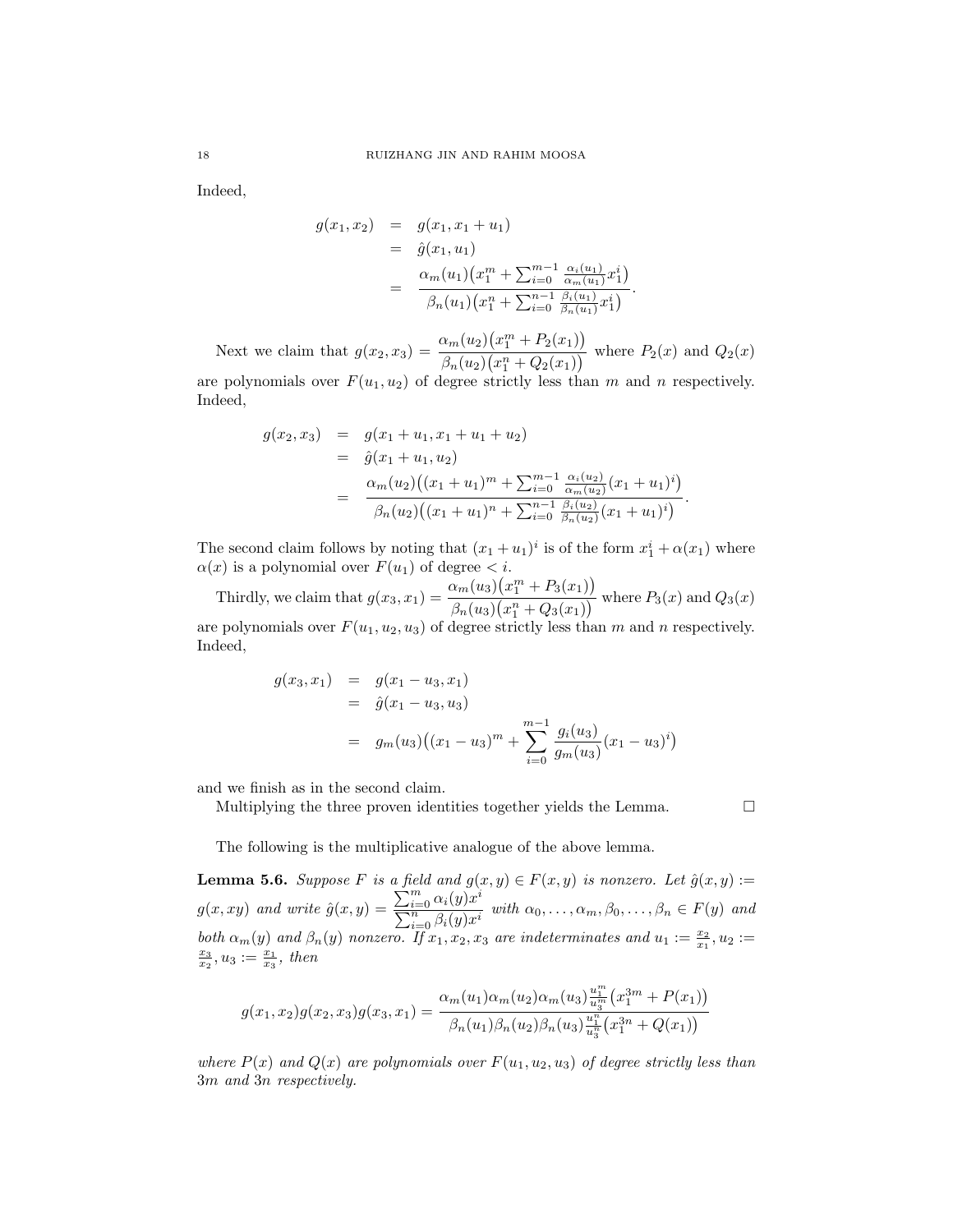Proof. The analogous claims are:

$$
g(x_1, x_2) = \frac{\alpha_m(u_1)(x_1^m + P_1(x_1))}{\beta_n(u_1)(x_1^n + Q_1(x_1))}
$$

$$
g(x_2, x_3) = \frac{\alpha_m(u_2)(x_1^m u_1^m + P_2(x_1))}{\beta_n(u_2)(x_1^n u_1^n + Q_2(x_1))}
$$

$$
g(x_3, x_1) = \frac{\alpha_m(u_3)(\frac{x_1^m}{u_3^m} + P_3(x_1))}{\beta_n(u_3)(\frac{x_1^n}{u_3^n} + Q_3(x_1))}
$$

We leave the proofs, which are similar to those of Lemma 5.5, to the reader.  $\square$ 

Returning to our differential-algebraic context, we obtain the following main technical result of this section.

**Proposition 5.7.** Let F be an algebraically closed differential field and  $\gamma \in F$ such that the formula  $\delta x = \gamma$  has no realisations in F. Suppose there exist rational functions  $g \in F(x, y)$  and  $f \in F(x)$ , and a nonzero integer k, such that for  $b_1, b_2$ independent realisation of  $\delta x = \gamma$  over F,

$$
\log_{\delta} g(b_1, b_2) = k(f(b_2) - f(b_1)).
$$

Then there exist a rational function  $h \in F(y)$  and a nonzero integer  $\ell$ , such that

 $\ell k f(b) - \log_{\delta} h(b) \in F$ 

whenever  $\delta b = \gamma$ .

The same result holds for the formula  $\log_{\delta} x = \gamma$  in place of  $\delta x = \gamma$ .

*Proof.* Suppose q is the generic type of  $\delta x = \gamma$ . Note that q is minimal, C-internal, and weakly C-orthogonal. Let  $(b_1, b_2, b_3) \models q^{(3)}$ . Our assumption on g implies that  $g(b_1, b_2)g(b_2, b_3)g(b_3, b_2)$  has logarithmic derivative zero and hence is a constant. Our first goal is to modifying g so that  $g(b_1, b_2)g(b_2, b_3)g(b_3, b_1) = 1$ .

Note that  $b_1, b_2, b_3$  are algebraic indeterminates over F, as are  $u_1 := b_2-b_1, u_2 :=$  $b_3 - b_2, u_3 := b_1 - b_3$ . Applying Lemma 5.5 we get that

$$
g(b_1, b_2)g(b_2, b_3)g(b_3, b_1) = \frac{\alpha_m(u_1)\alpha_m(u_2)\alpha_m(u_3)(b_1^{3m} + P(b_1))}{\beta_n(u_1)\beta_n(u_2)\beta_n(u_3)(b_1^{3n} + Q(b_1))}
$$

where  $P(x)$  and  $Q(x)$  are polynomials over  $F(u_1, u_2, u_3)$  of degree strictly less than 3m and 3n, respectively. But note that  $u_1, u_2, u_3 \in \mathcal{C}$  as they are differences of elements having the same derivative. It follows from the above identity that  $(b_1^{3m} + P(b_1))$  $\frac{\partial^2 [S_1 + S_2(S_1)]}{\partial B_1^3 + Q(b_1)} \in \text{dcl}(F, \mathcal{C}).$  The fact that q is weakly orthogonal to C means that

 $b_1 \notin \operatorname{acl}(F, \mathcal{C})$ , and so the only possibility is that  $m = n$  and  $(b_1^{3m} + P(b_1))$ 3m  $\frac{(b_1^{3n} + Q(b_1))}{(b_1^{3n} + Q(b_1))} = 1.$ We therefore conclude that

$$
g(b_1, b_2)g(b_2, b_3)g(b_3, b_1) = \frac{\alpha_m(u_1)\alpha_m(u_2)\alpha_m(u_3)}{\beta_m(u_1)\beta_m(u_2)\beta_m(u_3)}
$$

Since  $\frac{\alpha_m}{\beta_m}$  is a rational function over F we can write  $\frac{\alpha_m(y)}{\beta_m(y)} = \theta(e, y)$  where  $\theta$  is a rational function over  $F \cap C$  and e is a tuple from F. We therefore have

(5) 
$$
g(b_1, b_2)g(b_2, b_3)g(b_3, b_1) = \theta(e, u_1)\theta(e, u_2)\theta(e, u_3).
$$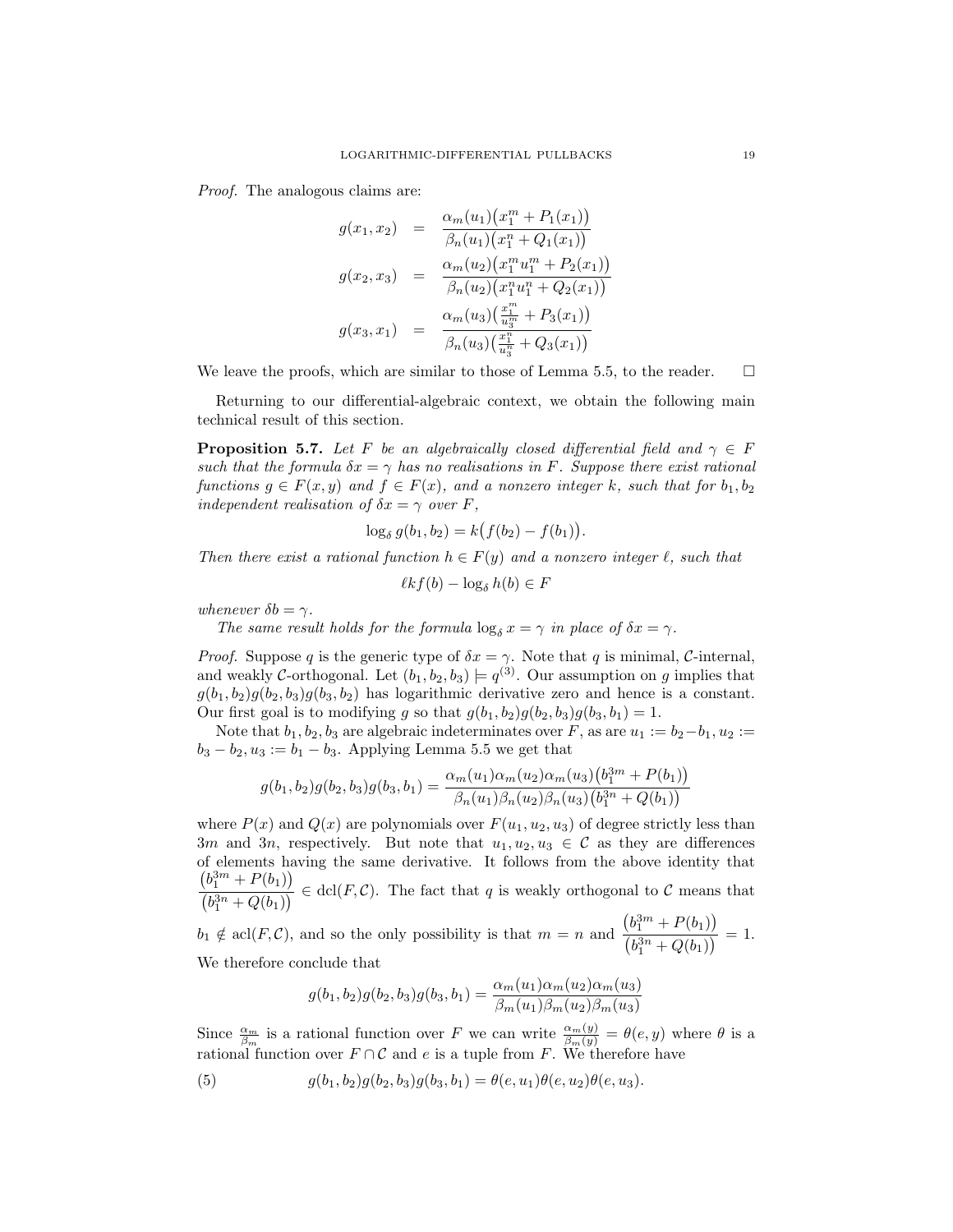On the other hand, we claim that

(6) 
$$
g(b_1, b_2)g(b_2, b_3)g(b_3, b_1) \in F^{\delta}(b_1, b_2, b_3)^{\text{alg}}.
$$

Indeed, note that  $g(b_1, b_2)g(b_2, b_3)g(b_3, b_1) \in F(b_1, b_2, b_3) \cap C$ . Now,  $F(b_1, b_2, b_3) \cap C$ is a transcendence degree at most two extension of  $F(b_1) \cap C$  since  $F(b_1, b_2, b_3)/F(b_1)$ is of transcendence degree two. But  $u_1$  and  $u_3$  are algebraically independent over  $F(b_1)$  and contained in  $F(b_1, b_2, b_3) \cap C$ . Hence

$$
g(b_1, b_2)g(b_2, b_3)g(b_3, b_1) \in \text{acl}(F(b_1) \cap C, u_1, u_3) \subseteq \text{acl}(F(b_1) \cap C, b_1, b_2, b_3).
$$

Finally, as q is weakly orthogonal to C,  $F(b_1) \cap C = F \cap C$ .

From (5) and (6) we get that the formula  $\phi(z)$  given by

$$
g(b_1, b_2)g(b_2, b_3)g(b_3, b_1) = \theta(z, u_1)\theta(z, u_2)\theta(z, u_3)
$$

is in the  $L_{\text{ring}}$ -type of e over  $F^{\delta}(b_1, b_2, b_3)$ <sup>alg</sup> where  $F^{\delta} := F \cap C$ . As  $(b_1, b_2, b_3)$  is of transcendence degree 3 over F, we have that  $F^{\delta}(b_1, b_2, b_3)$ <sup>alg</sup> is linearly disjoint from F over the algebraically closed field  $F^{\delta}$ . Since e is a tuple from F, the formula  $\phi(z)$  must have realisation in  $F^{\delta}$ , say  $\tilde{e}$ . So each  $\theta(\tilde{e}, u_i) \in \mathcal{C}$  and

$$
\frac{g(b_1, b_2)}{\theta(\tilde{e}, u_1)} \frac{g(b_2, b_3)}{\theta(\tilde{e}, u_2)} \frac{g(b_3, b_1)}{\theta(\tilde{e}, u_3)} = 1
$$

Let  $\tilde{g}(x, y) := \frac{g(x, y)}{\theta(\tilde{e}, y - x)}$ . Then we have that  $\tilde{g}$  is a rational function over F,  $\log_{\delta} \tilde{g}(b_1, b_2) = \log_{\delta} g(b_1, b_2) = k(f(b_2) - f(b_1)), \text{ and } \tilde{g}(b_1, b_2)\tilde{g}(b_2, b_3)\tilde{g}(b_3, b_1) = 1.$ That is, replacing g by  $\tilde{g}$ , we can now assume that  $g(b_1, b_2)g(b_2, b_3)g(b_3, b_1) = 1$ .

Next we modify g and k so as to be able to assume that  $g(b_1, b_2)^{-1} = g(b_2, b_1)$ . By total indiscernibility of  $(b_2, b_3)$  over  $F(b_1)$  we have that  $g(b_1, b_3)g(b_3, b_2)g(b_2, b_1) = 1$ also. Hence, letting  $\tilde{g}(x, y) := \frac{g(x, y)}{g(y, x)}$  we retain the fact that  $\tilde{g}(b_1, b_2)\tilde{g}(b_2, b_3)\tilde{g}(b_3, b_1) =$ 1 but now have  $\tilde{g}(b_1, b_2)\tilde{g}(b_2, b_1) = 1$ . Moreover, indiscernibility of  $(b_1, b_2)$  over F implies that  $\log_{\delta} \tilde{g}(b_1, b_2) = 2k(f(b_2) - f(b_1))$ . So replacing g with  $\tilde{g}$  and k with 2k, we obtain the desired property that  $g(b_1, b_2)^{-1} = g(b_2, b_1)$ .

It follows that  $g(b_1, b_2) = \frac{g(b_3, b_2)}{g(b_3, b_1)}$ . Since  $b_3$  is transcendental over  $F(b_1, b_2)$ ,

the equation  $g(b_1, b_2) = \frac{g(x, b_2)}{g(x, b_1)}$  has cofinitely many realisations. In particular it is realised in F, say by  $e \in F$ . Hence  $h(y) := g(e, y)$  is a rational function over F and  $g(b_1, b_2) = \frac{h(b_2)}{h(b_1)}$ . It follows that

$$
k(f(b_2) - f(b_1)) = \log_{\delta} g(b_1, b_2) = \log_{\delta} h(b_2) - \log_{\delta} h(b_1)
$$

so that  $kf(b_2) - \log_\delta h(b_2) = kf(b_1) - \log_\delta h(b_1)$ . Since  $b_1$  and  $b_2$  are independent over F this forces  $kf(b) - \log_{\delta} h(b) \in F$  for all  $b \models q$ , as desired.

The other case, when q is the generic type of  $\log_{\delta} x = d$ , is proved similarly using Lemma 5.6 rather than 5.5. We leave the details to the reader.  $\Box$ 

The following theorem was obtained originally, and independently, by the first author in his PhD thesis [9, §5].

**Theorem 5.8.** Suppose F is an algebraically closed differential field and  $p \in S_1(F)$ is a weakly C-orthogonal minimal type satisfying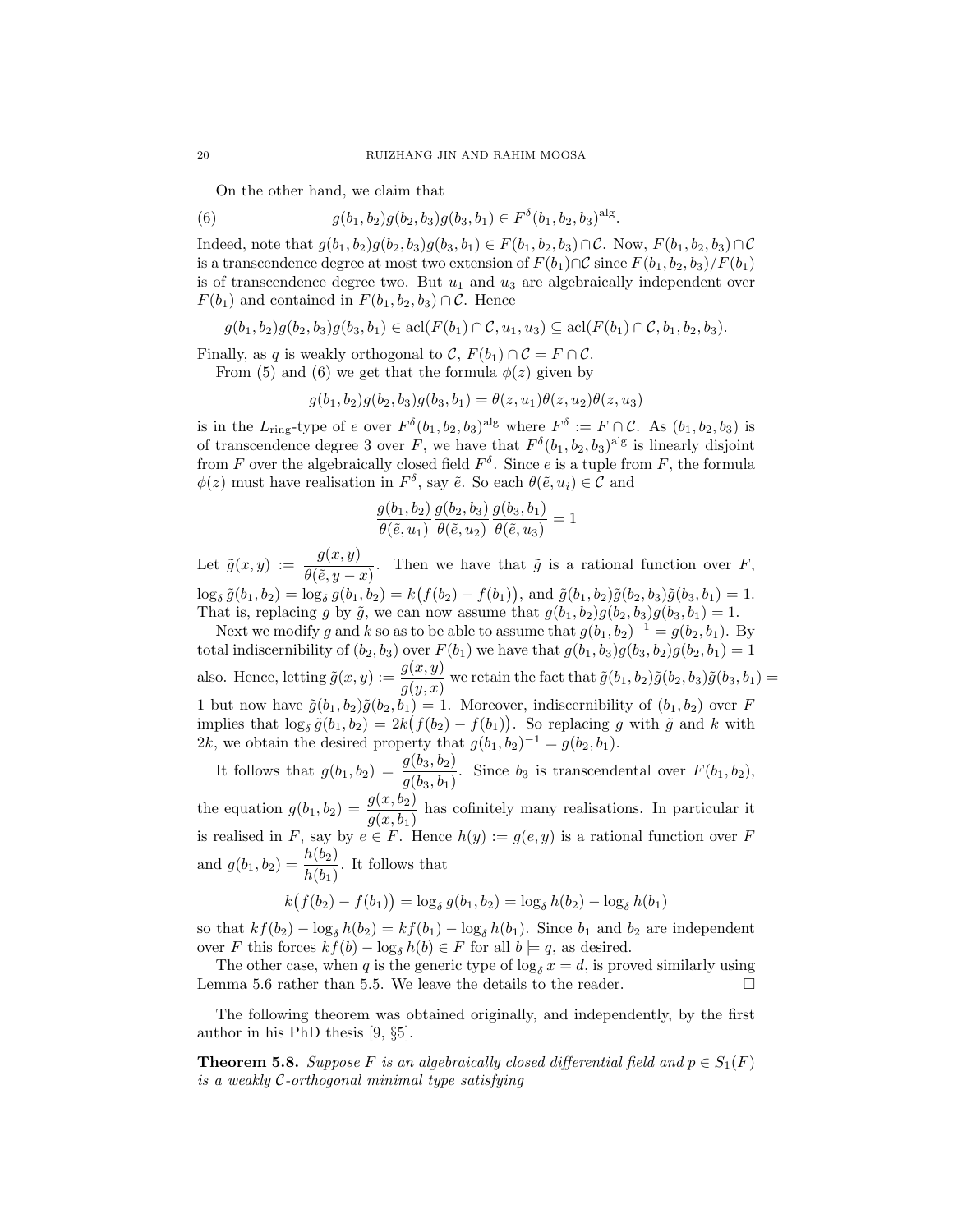(\*) For  $a \models p$  there is  $b \in F\langle a \rangle \setminus F$  such that either  $\delta b \in F$  or  $\log_{\delta} b \in F$ .

If  $\log_{\delta}^{-1}(p)$  is almost C-internal then it splits.

**Remark 5.9.** If  $\log_{\delta}^{-1}(p)$  is almost C-internal then so is p. So by Lemma 3.6 p is interalgebraic with a C-internal type p'. Condition (\*) says that  ${\rm Aut}_F(p'/\mathcal{C})$  is either  $\mathbb{G}_{a}(\mathcal{C})$  or  $\mathbb{G}_{m}(\mathcal{C})$ . That is, the binding group is of dimension 1 but is not an elliptic curve.

*Proof.* Fix b is as in (\*) and let  $q := tp(b/F)$ . Note that q is weakly C-orthogonal. On the other hand, as any two realisations of  $q$  either differ by a constant or one is a constant multiple of the other,  $q^{(2)}$  is not weakly C-orthogonal. Since  $a \in \text{acl}(F, b)$  by minimality,  $p^{(2)}$  is also not weakly orthogonal to C. In particular,  $p^{(3)}$  isn't, and Proposition 5.2 applies. That is, assuming  $\log_{\delta}^{-1}(p)$  is almost Cinternal, and fixing  $(a_1, a_2) \models p^{(2)}$ , we get  $w \in F\langle a_1, a_2 \rangle$  and nonzero integer k such that  $\log_{\delta} w = k(a_2 - a_1)$ .

Let  $b_1, b_2$  be such that  $(a_1b_1, a_2b_2)$  is a Morley sequence in  $tp(ab/F)$ . Note that if in fact  $a \in \text{dcl}(F, b)$  then we would have  $a_i = f(b_i)$  and  $w = g(b_1, b_2)$  for some f and  $g$ , and we could apply Proposition 5.7 directly. But as it is, we have to first deal with the conjugates of a.

Write  $w = \alpha(a_1, a_2)$  for some  $\delta$ -rational function  $\alpha$  over F. Let  $\{a_{i,1}, \ldots, a_{i,m}\}$ be the set of  $(F, b_i)$ -conjugates of  $a_i$ , for  $i = 1, 2$ . In particular, we have a  $\delta$ rational function  $f(x)$  over F such that  $\sum_{r=1}^{m} a_{i,r} = f(b_i)$ . (Note that f does not depend on  $i = 1, 2$  as by automorphisms the same function will work.) Also,  $\prod_{r=1}^m \prod_{s=1}^m \alpha(a_{1,r}, a_{2,s}) = g(b_1, b_2)$  for some  $\delta$ -rational function  $g(x, y)$  over F. And we have that

$$
\log_{\delta} g(b_1, b_2) = \log_{\delta} \left( \prod_{r=1}^{m} \prod_{s=1}^{m} \alpha(a_{1,r}, a_{2,s}) \right)
$$
  
=  $k \left( \sum_{s=1}^{m} a_{2,s} - \sum_{r=1}^{m} a_{1,r} \right)$   
=  $k \left( f(b_2) - f(b_1) \right).$ 

The second equality above uses that for any  $r, s \in \{1, \ldots, m\}$ , the pair  $(a_{1,r}, a_{2,s})$ realises  $p^{(2)}$  and hence  $\log_{\delta} \alpha(a_{1,r}, a_{2,s}) = k(a_{2,s} - a_{1,r})$ . Indeed, independence follows from the fact that each  $a_{i,r}$  is algebraic over F and  $b_i$ , and  $b_1$  is independent of  $b_2$  over F. In any case, we see that Proposition 5.7 applies. Hence, there exist a rational function h over F and a nonzero integer  $\ell$  such that  $\log_{\delta} h(b) = \ell k f(b) - e$ for some  $e \in F$ .

Consider, now,  $\frac{\prod_{s=1}^{m} \alpha(a_1, a_{2,s})^{\ell}}{\ell(s,a_1,a_2,a_2,a_1,a_2,a_2,a_1,a_2,a_2,a_2,a_1,a_2,a_2,a_2,a_1,a_2,a_2,a_2,a_1,a_2,a_2,a_2,a_1,a_2,a_2,a_1,a_2,a_2,a_1,a_2,a_2,a_1,a_2,a_2,a_1,a_2,a_2,a_1,a_2,a_2,a_1,a_2,a_2,a_1,a_2,a_2,a_1,a_2,a_2,a_1,a_2,a_2,a_1,a_2,a_2,a_1,a_2,a_2,a$  $\frac{\partial a(a_1, a_2, s)}{\partial (b_2)}$ . Note that this is in  $F\langle a_1 \rangle (c)$  for some constant c. Indeed, it is clearly in  $F\langle a_1, b_2 \rangle$ , but  $b_2$  is an additive or multiplicative translate of  $b_1$  by a constant and  $b_1 \in F\langle a_1 \rangle$ . So we can write this element as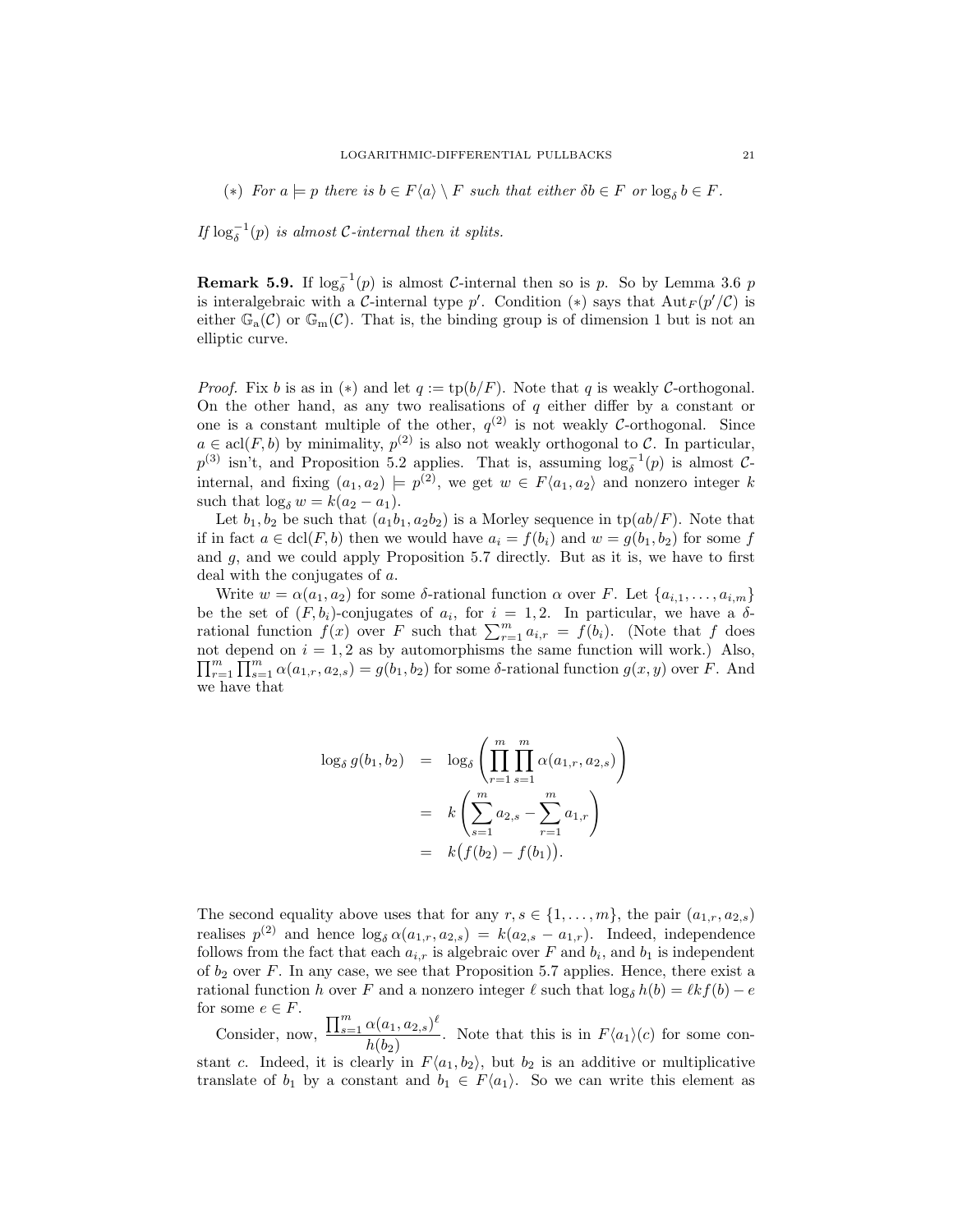$\beta(a_1, c)$  where  $\beta \in F\langle x \rangle(z)$ . Now compute

$$
\ell k m a_1 + \log_{\delta} (\beta(a_1, c)) = \ell k m a_1 + \ell \left( \sum_{s=1}^{m} \log_{\delta} \alpha(a_1, a_{2,s}) \right) - \log_{\delta} h(b_2)
$$
  
=  $\ell k m a_1 + \ell k \left( \sum_{s=1}^{m} (a_{2,s} - a_1) \right) - \ell k f(b_2) + e$   
=  $e$   
 $\in F.$ 

By Lemma 3.10 we can find  $\tilde{c} \in F\langle a_1 \rangle \cap C$  such that  $\ell kma_1 + \log_{\delta} (\beta(a_1, \tilde{c})) = e$ . But by weak C-orthogonality,  $F\langle a_1 \rangle \cap C = F^{\delta}$ . So,  $\theta(x) := \beta(x, \tilde{c})$  is over F and we have that  $na_1 + \log_\delta \theta(a_1) \in F$  for  $n := \ell km$ .

From this, as in the case of Theorem 5.3, a splitting follows: Let  $u \models \log_{\delta}^{-1}(p)$ δ with  $a = \log_{\delta}(u)$ . Set  $w_1 := \frac{1}{\theta(u)}$  $\frac{1}{\theta(a)}$  and  $w_2 := u^n \theta(a)$ . Then  $u^n = w_1 w_2, w_1 \in F\langle a \rangle$ , and  $\log_{\delta}(w_2) = na + \log_{\delta}$  $\theta(a) \in F$ .

Example 5.10. That Theorem 5.8 is not vacuous is witnessed for example by taking p to be the generic type of  $\delta x = x^2$  over  $F := \mathbb{Q}^{\text{alg}}$ . Then p is minimal and weakly C-orthogonal, and if  $a \models p$  then  $b := \frac{1}{a}$  satisfies  $\delta b = -1 \in F$ . So condition (\*) holds. We argued in the Introduction that in this case  $\log_{\delta}^{-1}(p)$  is C-internal (and that it splits).

Another example would be to take the formula  $\delta x = x(x - 1)$  instead. If  $a \models p$ then this time  $b := \frac{a-1}{a}$  has the property that  $\log_{\delta} b = 1 \in F$ , and so again (\*) holds but in the other, multiplicative, way. One can show that in this case too  $\log_{\delta}^{-1}(p)$ is  $C$ -internal (and that it splits).

## 5.3. The dimension 0 case.

**Theorem 5.11.** Suppose F is an algebraically closed differential field and  $p \in$  $S_1(F)$  is a minimal type that is not weakly orthogonal to  $\mathcal{C}$ . If  $\log_{\delta}^{-1}(p)$  is almost C-internal then it splits.

*Proof.* Let  $(a_1, a_2, a_3) \models p^{(3)}$ . Since  $p^{(3)}$  is not weakly orthogonal to C, if  $\log_{\delta}^{-1}(p)$ is almost C-internal then by Proposition 5.2 there is  $w \in F\langle a_1, a_2 \rangle$  and a nonzero integer k such that  $\log_{\delta} w = k(a_2 - a_1)$ . Write  $w = g(a_1, a_2)$  for some δ-rational function  $g(x, y)$ . So  $\log_{\delta} g(a_1, a_3) + ka_1 = \log_{\delta} g(a_2, a_3) + ka_2$ . That is,  $a_3$  realises the formula  $\phi(z)$  over  $F\langle a_1, a_2 \rangle$  given by  $\log_{\delta} g(a_1, z) + ka_1 = \log_{\delta} g(a_2, z) + ka_2$ . Since p is of order one (being minimal and nonorthogonal to  $C$ ) it is the generic type of some strongly minimal set D over F. As  $a_3$  is generic in D over  $F\langle a_1, a_2 \rangle$ , we have that cofinitely many points of D realise  $\phi(z)$ . But as p is not even weakly C-orthogonal, it cannot be isolated. Hence  $D(F)$  is infinite. Let e be an F-point of D that realises  $\phi(z)$ . Then, setting  $h(x) := g(x, e)$ , we have that h is  $\delta$ -rational over F and  $\log_{\delta} h(a_1) + ka_1 = \log_{\delta} h(a_2) + ka_2$ . Since  $a_1$  and  $a_2$  are independent over F, we have that  $\log_{\delta} h(a) + ka \in F$  for all  $a \models p$ . From this, as we have seen twice before, the splitting of  $\log_{\delta}^{-1}(p)$  follows: For  $u \models \log_{\delta}^{-1}(p)$  with  $a = \log_{\delta}(u)$ , set  $w_1 := \frac{1}{b}$  $\frac{1}{h(a)}$  and  $w_2 := u^k h(a)$ . Then  $u^k = w_1 w_2, w_1 \in F\langle a \rangle$ , and  $\log_\delta(w_2) = ka + \log_\delta h(a) \in F$ .  $\Box$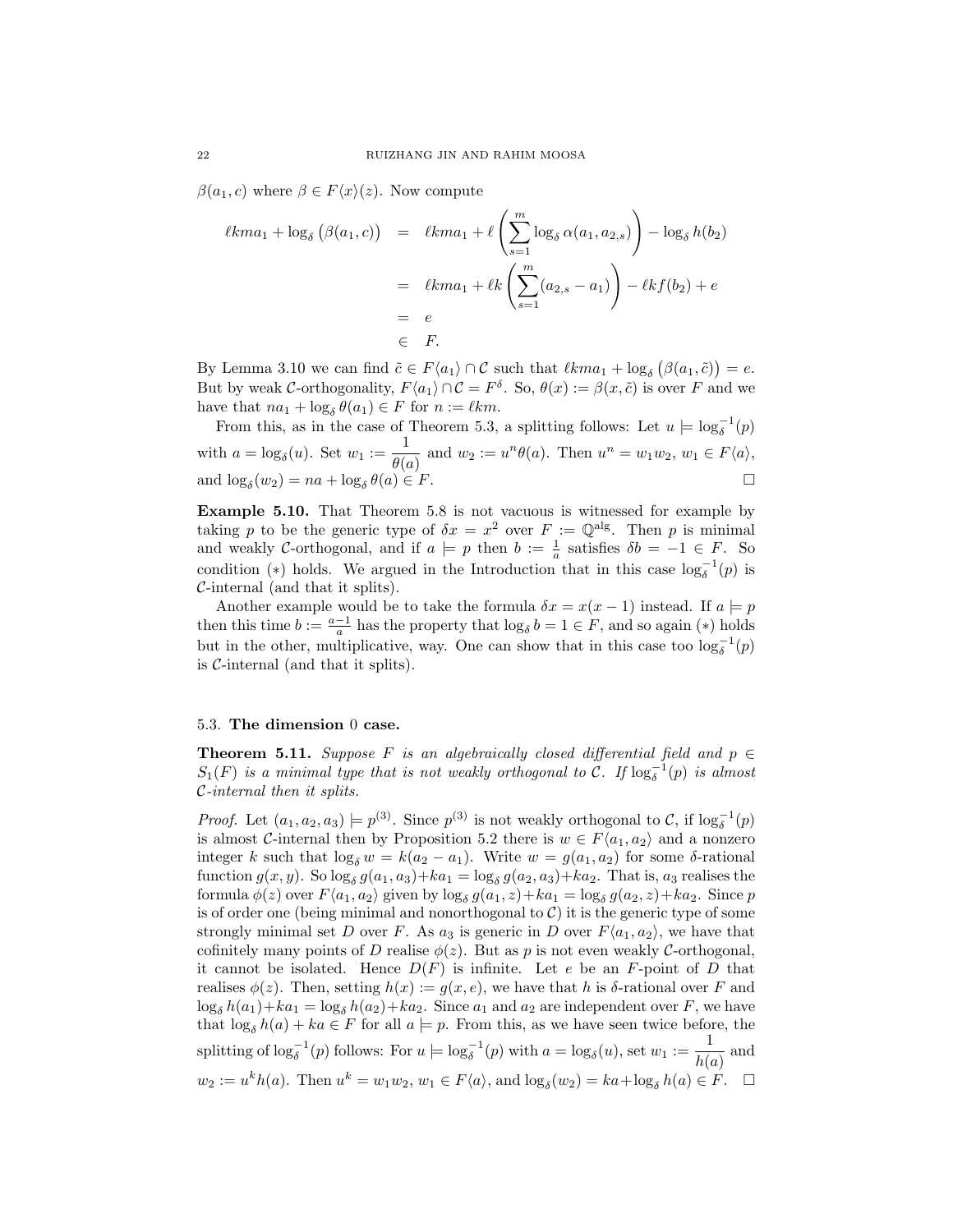Example 5.12. We give an example of a type satisfying the assumptions of Theorem 5.11. Consider again the formula  $\delta x = x^2$  but this time let p be the generic type over  $F := \mathbb{Q}(t)^{\text{alg}}$  where  $\delta t = 1$ . Then p is not weakly C-orthogonal, as witnessed by the fact that  $\frac{1}{a} + t \in C$  for  $a \models p$ . But it is still the case that  $\log_{\delta}^{-1}(p)$  is C-internal (and splits).

## 6. The proofs of Theorems A and B

We put things together and deduce our main theorems.

**Theorem A.** Suppose F is an algebraically closed differential field and  $f \in F(x)$  is such that the generic type  $p \in S_1(F)$  of  $\delta x = f(x)$  is C-internal with binding group not of dimension 3. Then  $\log_{\delta}^{-1}(p)$  is almost C-internal if and only if it splits.

Proof. We have already observed in Section 2, when introducing splitting, that if p is (almost)  $C$ -internal and  $\log_{\delta}^{-1}(p)$  splits then  $\log_{\delta}^{-1}(p)$  is almost  $C$ -internal. For the converse, assume  $\log_{\delta}^{-1}(p)$  is almost C-internal. Since p is minimal, Fact 3.8 implies that dim  $\text{Aut}_F (p/\mathcal{C}) \leq 3$ .

If  $Aut_F(p/\mathcal{C})$  is 0-dimensional then p is not weakly C-orthogonal and Theorem 5.11 applies, telling us that  $\log_{\delta}^{-1}(p)$  splits.

If  $Aut_F(p/\mathcal{C})$  is 1-dimensional then it is  $\mathbb{G}_a(\mathcal{C})$  or  $\mathbb{G}_m(\mathcal{C})$  or  $E(\mathcal{C})$  for some elliptic surve  $E$  over the constants. We first note that the last case is impossible. Indeed, it would imply that  $p(\mathcal{U})$  is definably isomorphic to  $E(\mathcal{C})$  over some extension K of the base field F. In particular, taking a to realise the nonforking extension of  $p$  to  $K$ and taking e to be a generic point of  $E(\mathcal{C})$  over K, we would have  $K\langle a \rangle = K\langle e \rangle$ . But  $K\langle a \rangle = K(a)$  as  $\delta a = f(a)$ , and this is a genus 0 function field over K as a is a transcendental singleton. Whereas  $K\langle e \rangle = K(e)$  as e is a tuple of constants, and  $K(e)$  being the rational function field of the elliptic curve is of genus 1. So, Aut<sub>F</sub>( $p/\mathcal{C}$ ) is either  $\mathbb{G}_{a}(\mathcal{C})$  or  $\mathbb{G}_{m}(\mathcal{C})$ . By Lemma 4.1, condition (\*) of Theorem 5.8 is satisfied, and that theorem yields the splitting of  $\log_{\delta}^{-1}(p)$ .

Finally, if  $\text{Aut}_F(p/\mathcal{C})$  is 2-dimensional then Theorem 5.3 applies and tells us that  $\log_{\delta}^{-1}(p)$  splits.

We specialise to constant parameters and obtain the following application.

**Theorem B.** Suppose F is an algebraically closed field of constants and  $f \in F(x)$ . The rational vector field defined by  $\begin{cases} y' = xy \\ y' = c \end{cases}$  $x' = f(x)$  $\}$  is almost internal to the constants if and only if the following conditions on f are satisfied:

(i)  $f \neq 0$ , and (ii)  $\frac{1}{f} = \frac{d}{dx}(g)$  or  $\frac{1}{f}$  $\frac{1}{f} = \frac{c\frac{d}{dx}(g)}{g}$  $\frac{g(x)}{g}$  for some  $c \in F$  and  $g \in F(x)$ , and (iii)  $\frac{kx-e}{f}$  =  $\frac{d}{dx}(h)$  $\frac{f(h)}{h}$  for some nonzero  $k \in \mathbb{Z}$ ,  $e \in F$  and  $h \in F(x)$ .

*Proof.* Outside of  $y = 0$  the given vector field corresponds to the second order differential equation  $\delta (\log_{\delta} y) = f (\log_{\delta} y)$ . This is the equation for  $\log_{\delta}^{-1}(D)$  where  $D \subseteq \mathbb{A}^1$  is defined by  $\delta x = f(x)$ . The vector field being almost internal to the constants is therefore equivalent to  $\log_{\delta}^{-1}(D)$  being almost C-internal. Note that if  $f = 0$  then  $D = C$  and  $\log_{\delta}^{-1}(C)$  is well known to not be almost C-internal. Hence,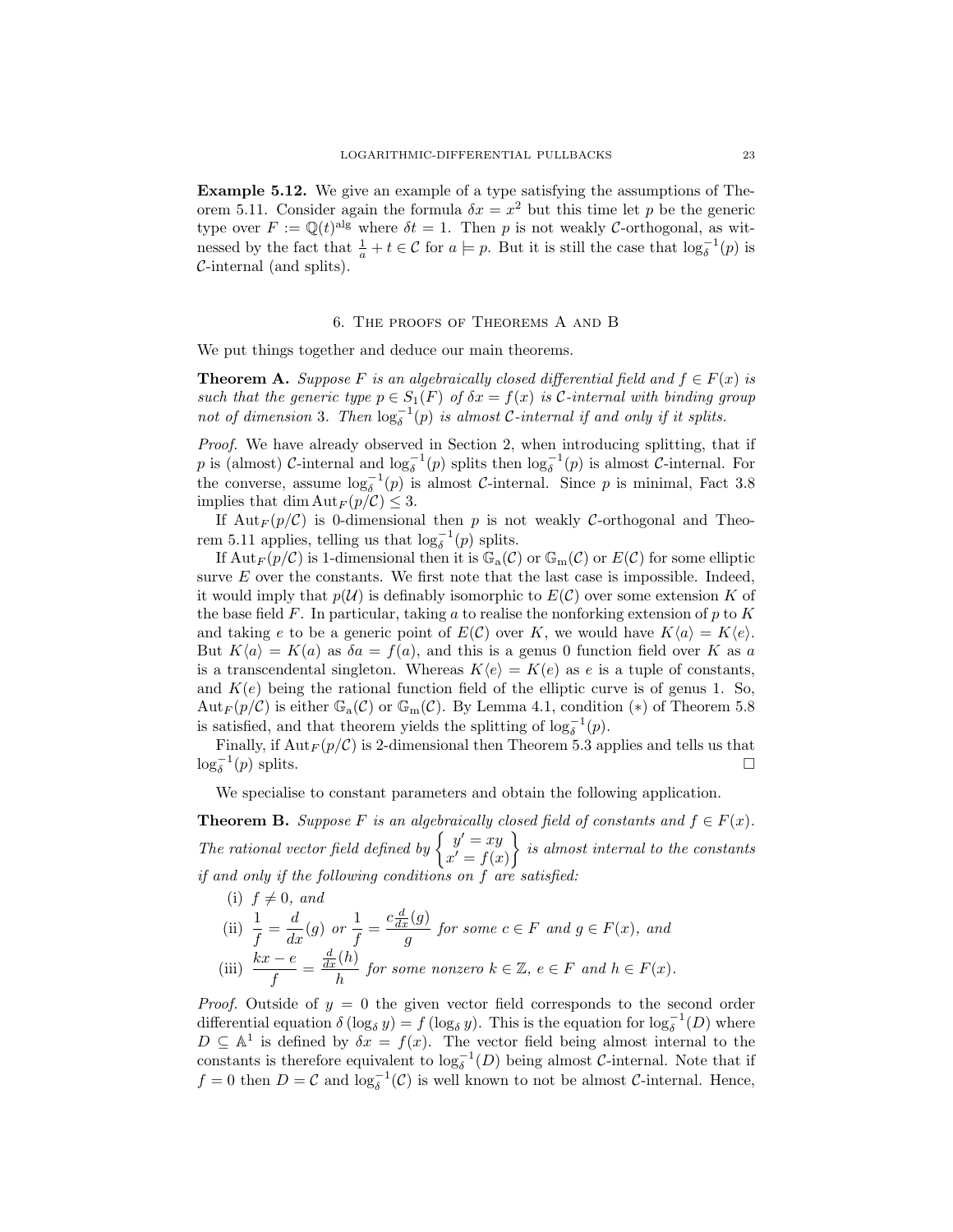it suffices to assume  $f \neq 0$  and show that  $\log_{\delta}^{-1}(D)$  is almost C-internal if and only if (ii) and (iii) hold.

Assume (ii) and (iii) hold. Condition (ii) already ensures that  $D$  is almost  $C$ internal, see [13, Theorem 2.8]. We show that  $\log_{\delta}^{-1}(D)$  is also almost C-internal.

Let  $u \in \log_{\delta}^{-1}(D)$  and set  $a := \log_{\delta} u$ . If  $a \in F$  then  $tp(u/F)$  is C-internal as  $\log_{\delta}$  has cosets of  $\mathbb{G}_{m}(\mathcal{C})$  as its fibres. So we may assume  $a \notin F$ , and in particular the rational functions  $f$  and  $h$  are defined and nonzero at  $a$ .

Let  $w_1 := h(a)$ . Since  $a \in D$ ,  $tp(a/F)$ , and hence  $tp(w_1/F)$ , is almost *C*-internal. Let  $w_2 := \frac{u^k}{\frac{1}{k}$  $\frac{a}{h(a)}$ . We compute that

$$
\log_{\delta} w_2 = ka - \log_{\delta} h(a)
$$
  
=  $ka - \left(\frac{\frac{d}{dx}(h)(a)\delta(a)}{h(a)}\right)$  as *h* is over constant parameters  
=  $ka - \left(\frac{\frac{d}{dx}(h)(a)f(a)}{h(a)}\right)$  as  $a \in D$   
=  $ka - \left(\frac{ka - e}{f(a)}f(a)\right)$  by (iii)  
=  $e$ 

and so  $\log_{\delta} w_2 \in F$ . Hence  $\text{tp}(w_2/F)$  is C-internal.

Since  $u^k = w_1 w_2$ , we have that  $\text{tp}(u/F)$  is almost C-internal, as desired.

For the converse, assume that  $\log_{\delta}^{-1}(D)$  is almost C-internal. In particular, D is nonorthogonal to  $C$ . This means that after passing to a differentially closed field K extending  $F$ , which we may assume has  $F$  as its field of constants, and letting  $a \in D$  be generic over K (i.e., not in K), it will be the case that  $K(a)$  has new constants – that is constants not in  $F$ . Now, Rosenlicht's theorem [17, Proposition] 2], tells us exactly that condition (ii) holds.

Let  $p \in S_1(F)$  be the generic type of D. Using (ii), we show that p satisfies condition (\*) of Theorem 5.8. Indeed, suppose  $\frac{1}{f} = \frac{c \frac{d}{dx}(g)}{g}$  $\frac{g^{(g)}}{g}$  for some  $c \in F$  and  $g \in F(x)$ . Then we compute, that for  $a \models p$ .

$$
\log_{\delta} g(a) = \frac{\frac{d}{dx}(g)(a)\delta(a)}{g(a)}
$$
as *g* is over constant parameters  

$$
= \frac{\frac{d}{dx}(g)(a)}{g(a)} f(a)
$$
as  $a \in D$   

$$
= \frac{1}{cf(a)} f(a)
$$
  

$$
= \frac{1}{c}.
$$

So  $b := g(a)$  satisfies  $\log_{\delta} b \in F$ . If, on the other hand, (ii) takes the form of 1  $\frac{1}{f} = \frac{d}{dx}(g)$ , a similar computation shows that  $\delta b \in F$ . Hence  $(*)$  is satisfied.

Applying Theorem 5.8 or Theorem 5.11 to  $p$ , depending on whether  $p$  is weakly C-orthogonal or not, we have that for  $u = \log_{\delta}^{-1}(p)$ , some integer power of u factors in  $\mathbb{G}_m$  as  $u^k = w_1w_2$  where  $w_1 \in \text{dcl}(F, \log_\delta u)$  and  $\log_\delta w_2 \in F$ . We have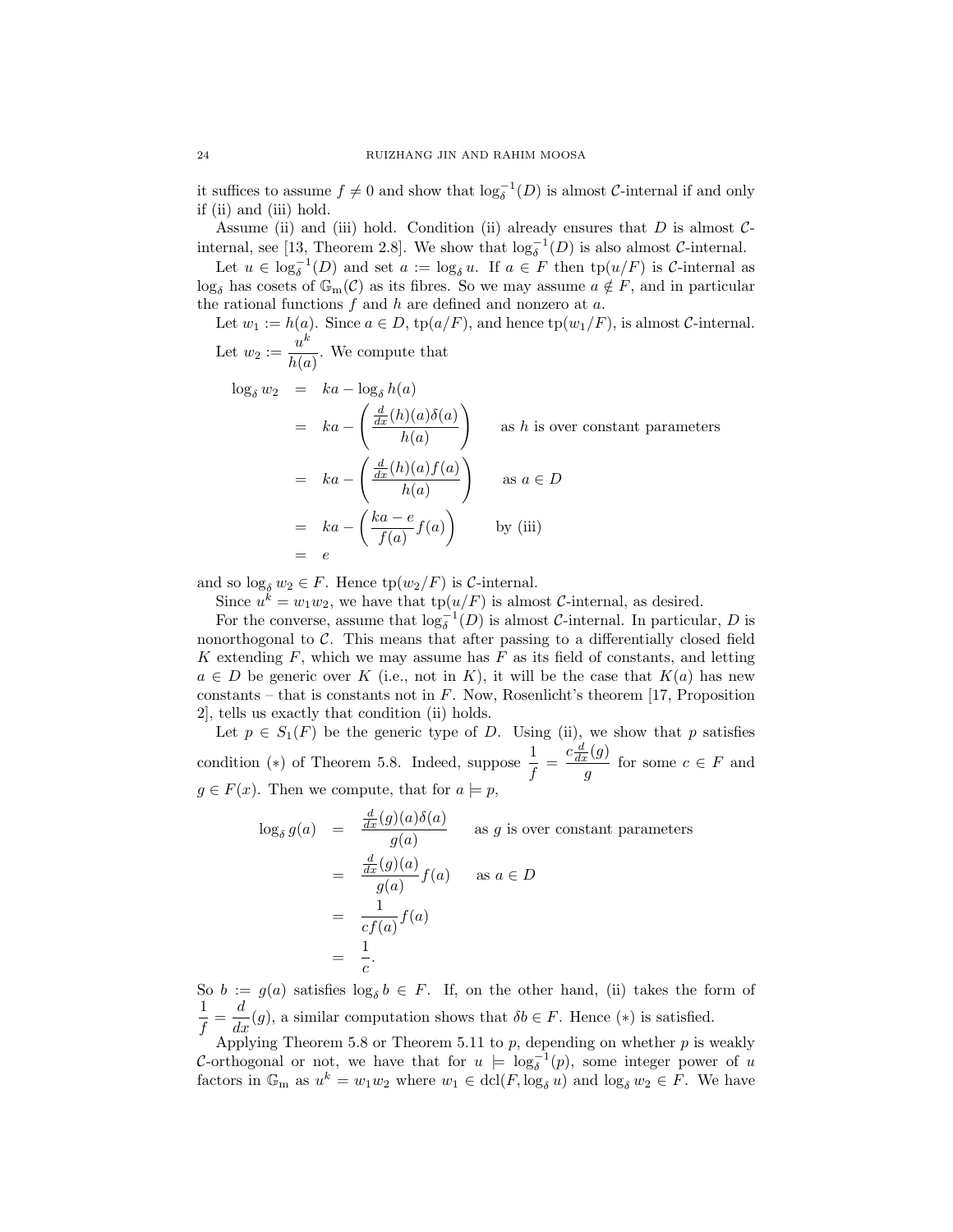that  $k \log_{\delta} u = \log_{\delta} w_1 + \log_{\delta} w_2$ . Let  $a := \log_{\delta} u$ , and write  $w_1 = h(a)$  for some  $h \in F(x)$ . (Note that as  $a \in D$ ,  $dcl(F, a) = F(a)$ .) Let  $e := \log_{\delta} w_2$ . Then,

$$
\frac{ka - e}{f(a)} = \frac{k \log_{\delta} u - \log_{\delta} w_2}{\delta(a)}
$$

$$
= \frac{\log_{\delta} w_1}{\delta(a)}
$$

$$
= \frac{\frac{d}{dx}(h)(a)\delta(a)}{h(a)\delta(a)}
$$

$$
= \frac{\frac{d}{dx}(h)(a)}{h(a)}.
$$

Since *a* is a transcendental, we have that  $\frac{kx - e}{f}$  =  $\frac{d}{dx}(h)$  $\frac{\Gamma(n)}{h}$  in  $F(x)$ , as desired.  $\Box$